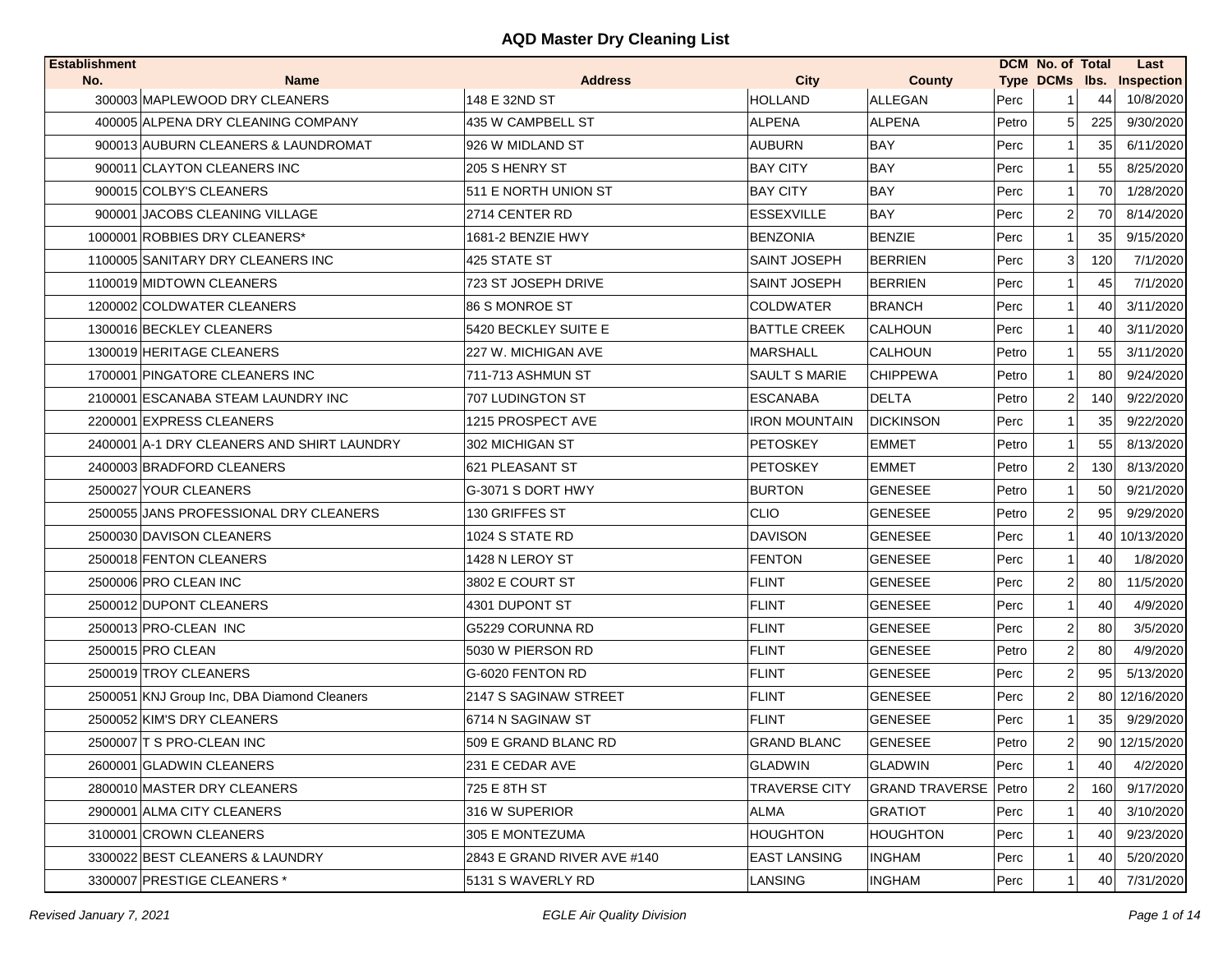| <b>Establishment</b> |                                            |                             |                      |                  |       | DCM No. of Total |      | Last                      |
|----------------------|--------------------------------------------|-----------------------------|----------------------|------------------|-------|------------------|------|---------------------------|
| No.                  | <b>Name</b>                                | <b>Address</b>              | City                 | County           |       |                  |      | Type DCMs Ibs. Inspection |
|                      | 3300020 BARYAMES CLEANERS INC              | 2423 S CEDAR ST             | <b>LANSING</b>       | <b>INGHAM</b>    | Petro | 5                | 440  | 7/31/2020                 |
|                      | 3300033 MAURERS SANITARY CLEANERS          | 2815 E SAGINAW ST           | LANSING              | <b>INGHAM</b>    | Petro | $\overline{7}$   | 420  | 6/26/2020                 |
|                      | 3300035 DANFORD CLEANERS dba               | 809 W HOLMES RD             | LANSING              | <b>INGHAM</b>    | Perc  |                  | 44   | 6/26/2020                 |
|                      | 3500003 TAWAS BAY DRY CLEANERS             | 227 NEWMAN ST               | <b>EAST TAWAS</b>    | <b>IOSCO</b>     | Petro | 1                | 40   | 9/1/2020                  |
|                      | 3700001 MILLERS QUALITY CLEANERS           | 1001 S MISSION              | <b>MOUNT PLEASNT</b> | <b>ISABELLA</b>  | Petro | 1                | 40   | 3/10/2020                 |
|                      | 3700002 AMERICAN CLEANERS                  | 104 N KINNEY AVE            | <b>MOUNT PLEASNT</b> | <b>ISABELLA</b>  | Perc  | 1                | 50   | 3/10/2020                 |
|                      | 3800003 THE NEIGHBORHOOD CLEANERS          | 3220 WILDWOOD AVE           | JACKSON              | <b>JACKSON</b>   | Petro | $\mathbf 1$      | 70   | 1/17/2020                 |
|                      | 3800007 WINZELER DRY CLEANERS              | 1515 W MORRELL              | JACKSON              | <b>JACKSON</b>   | Petro | 1                | 50   | 1/17/2020                 |
|                      | 3800009 SCHAFER DRY CLEANING               | 115 W WASHINGTON AVE        | JACKSON              | JACKSON          | Petro | 3                | 155  | 6/19/2020                 |
|                      | 3800015 LIBRA INDUSTRIES INC OF MICHIGAN*  | 1435 N BLACKSTONE           | JACKSON              | <b>JACKSON</b>   | Petro | 10 <sup>1</sup>  | 1560 | 6/19/2020                 |
|                      | 3800020 LEGACY CLEANERS LLC                | 3634 MCCAIN RD              | <b>JACKSON</b>       | <b>JACKSON</b>   | Petro |                  | 45   | 1/1/2020                  |
|                      | 3900003 SOAP OP LLC                        | 3313 STADIUM DR             | KALAMAZOO            | KALAMAZOO        | Other | 1                |      | 0 10/13/2020              |
|                      | 3900003 SOAP OP LLC                        | 3313 STADIUM DR             | <b>KALAMAZOO</b>     | <b>KALAMAZOO</b> | Perc  | 1                |      | 46 10/13/2020             |
|                      | 3900009 TEXAS CORNERS CLEANERS             | 6975 W Q AVE #111           | <b>KALAMAZOO</b>     | <b>KALAMAZOO</b> | Perc  | 1                | 45   | 3/17/2020                 |
|                      | 3900033 HURS CLEANERS                      | 6080 S 12TH ST              | <b>KALAMAZOO</b>     | <b>KALAMAZOO</b> | Perc  | $1 \vert$        | 40   | 3/17/2020                 |
|                      | 3900034 PARIS CLEANERS & LAUNDRY           | 1811 VANDERBILT             | <b>PORTAGE</b>       | <b>KALAMAZOO</b> | Petro | $\overline{4}$   | 280  | 6/12/2020                 |
|                      | 4100019 VIP DRY CLEANERS                   | 845 4 MILE RD NW            | <b>ALPINE</b>        | <b>KENT</b>      | Perc  |                  | 40   | 7/9/2020                  |
|                      | 4100007 NORTHVIEW CLEANERS                 | 2557 FIVE MILE RD           | <b>GRAND RAPIDS</b>  | KENT             | Perc  | 1                | 40   | 4/7/2020                  |
|                      | 4100017 THE CLEANER PLACE                  | 6504 28TH ST SE SUITE D     | <b>GRAND RAPIDS</b>  | KENT             | Perc  | 1                | 40   | 2/4/2020                  |
|                      | 4100026 SUBURBAN CLEANERS                  | 4759 CASCADE ROAD, S.E.     | <b>GRAND RAPIDS</b>  | <b>KENT</b>      | Perc  |                  | 40   | 4/7/2020                  |
|                      | 4100027 STANDALE HI TONE CLNRS & LNDRY INC | 4178 LAKE MICHIGAN DR       | <b>GRAND RAPIDS</b>  | KENT             | Petro | 1                | 40   | 4/7/2020                  |
|                      | 4100041 BEST CLEANERS                      | 5925 28TH ST SE, SUITE D    | <b>GRAND RAPIDS</b>  | <b>KENT</b>      | Perc  | 1                | 37   | 2/4/2020                  |
|                      | 4100044 ANN & MONROE LAUNDRY & DRYCLEANERS | 1808 MONROE, N.W.           | <b>GRAND RAPIDS</b>  | <b>KENT</b>      | Perc  | 1                | 40   | 3/12/2020                 |
|                      | 4100045 AFENDOULIS DRY CLEANERS            | 1138 MICHIGAN STREET, N.E.  | <b>GRAND RAPIDS</b>  | KENT             | Petro | 1                | 80   | 7/9/2020                  |
|                      | 4100050 AMWAY HOTEL CORP                   | 187 MONROE                  | <b>GRAND RAPIDS</b>  | KENT             | Petro | $\mathbf 1$      | 40   | 9/11/2020                 |
|                      | 4100053 HULST AND SON CLEANERS             | 601 76TH ST., S.E.          | <b>GRAND RAPIDS</b>  | KENT             | Petro | 2                | 170  | 6/4/2020                  |
|                      | 4100060 DRESWEL DRY CLEANERS LLC           | 1135 PLAINFIELD NE          | <b>GRAND RAPIDS</b>  | KENT             | Other | 1                | 150  | 7/9/2020                  |
|                      | 4100060 DRESWEL DRY CLEANERS LLC           | 1135 PLAINFIELD NE          | <b>GRAND RAPIDS</b>  | <b>KENT</b>      | Petro | $\overline{2}$   | 145  | 7/9/2020                  |
|                      | 4100068 UPTOWN CLEANERS BRETON LLC         | 2770 BRETON RD SE           | <b>GRAND RAPIDS</b>  | <b>KENT</b>      | Perc  | 1                | 45   | 7/22/2020                 |
|                      | 4100032 Bunny Tuxedos                      | 3956 30TH STREET            | <b>GRANDVILLE</b>    | <b>KENT</b>      | Petro | $\mathbf{1}$     | 40   | 8/6/2020                  |
|                      | 4100012 PEACHTREE CLEANERS                 | 6054 KALAMAZOO AVE          | <b>KENTWOOD</b>      | <b>KENT</b>      | Perc  |                  | 50   | 11/6/2020                 |
|                      | 4100030 SHELDON CLEANERS                   | 3000 BRETON AVENUE, S.E.    | <b>KENTWOOD</b>      | <b>KENT</b>      | Petro | 7                | 595  | 7/22/2020                 |
|                      | 4100051 KENTWOOD CLEANERS                  | 5151 KALAMAZOO AVENUE, S.E. | <b>KENTWOOD</b>      | <b>KENT</b>      | Perc  |                  | 55   | 10/28/2020                |
|                      | 4100071 Kim's Cleaners                     | 5315 EASTERN AVE SE         | <b>KENTWOOD</b>      | <b>KENT</b>      | Perc  |                  | 55   | 11/6/2020                 |
|                      | 4100064 CURTIS LAUNDRY & DRY CLEANERS INC* | 1410 WEST MAIN STREET       | LOWELL               | <b>KENT</b>      | Perc  | 1                | 50   | 6/4/2020                  |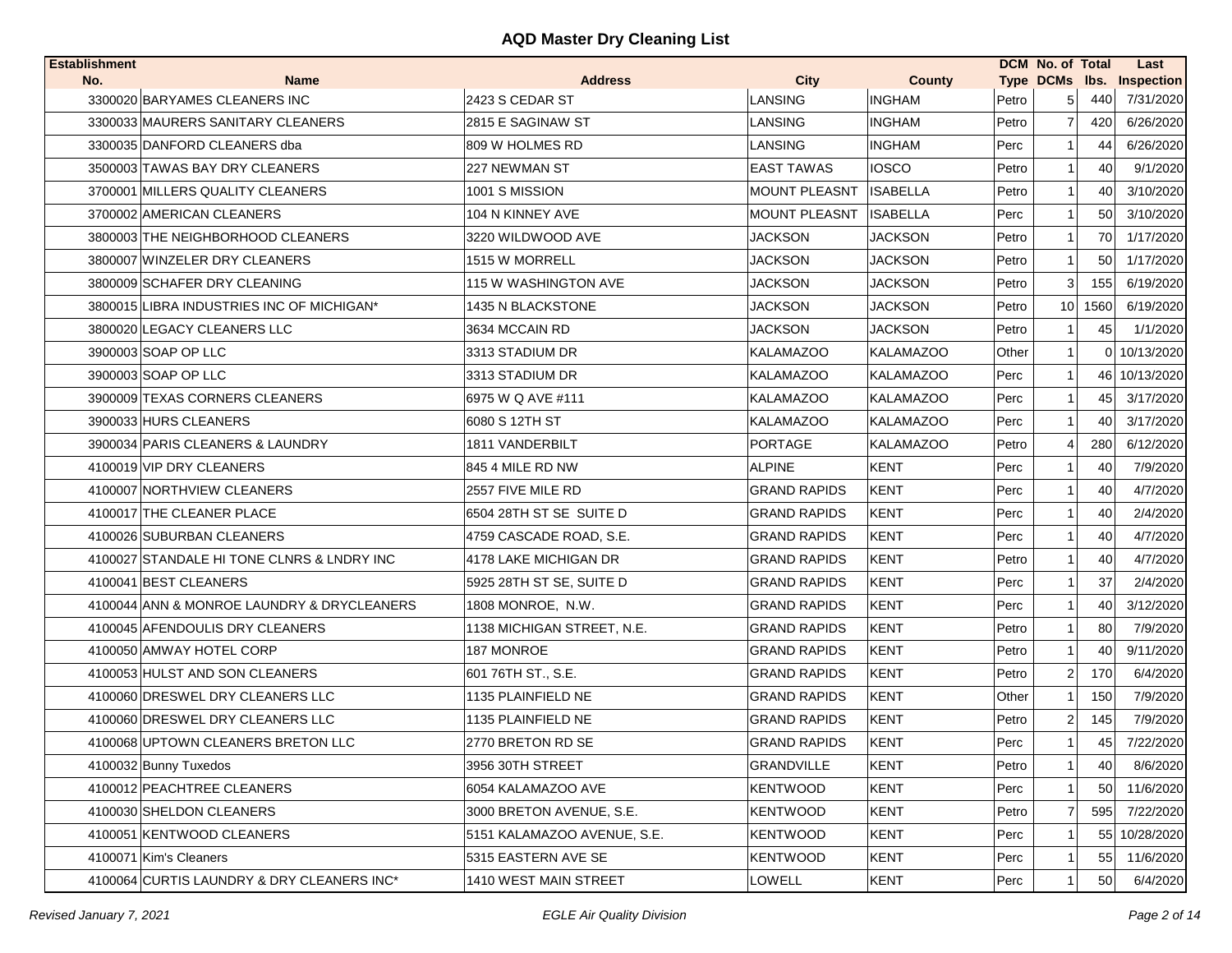| <b>Establishment</b> |                                             |                                   |                             |               |       | <b>DCM No. of Total</b> |     | Last                      |
|----------------------|---------------------------------------------|-----------------------------------|-----------------------------|---------------|-------|-------------------------|-----|---------------------------|
| No.                  | <b>Name</b>                                 | <b>Address</b>                    | <b>City</b>                 | <b>County</b> |       |                         |     | Type DCMs lbs. Inspection |
|                      | 4100056 HANS CLEANERS LLC                   | 5271 NORTHLAND DRIVE NE           | <b>PLAINFLD TWP</b>         | <b>KENT</b>   | Perc  |                         | 40  | 8/6/2020                  |
|                      | 4100028 SPARTA CLEANERS, INC.               | <b>209 EAST DIVISION</b>          | <b>SPARTA</b>               | <b>KENT</b>   | Perc  | 11                      | 40  | 12/3/2020                 |
|                      | 4100001 BUNNY CLEANERS*                     | 725-36TH ST SW                    | <b>WYOMING</b>              | <b>KENT</b>   | Petro | 11                      | 40  | 11/6/2020                 |
|                      | 4100038 CHU'S CLEANERS                      | 5316 CLYDE PARK, S.W., SUITE J    | <b>WYOMING</b>              | <b>KENT</b>   | Perc  |                         | 50  | 3/12/2020                 |
|                      | 4100070 SHORELINE CLEANERS                  | 5751 BYRON CENTER AVENUE, SUITE H | <b>WYOMING</b>              | <b>KENT</b>   | Perc  |                         | 40  | 6/4/2020                  |
|                      | 4400001 LAPEER CLEANERS, INC.               | 14 WEST PARK STREET               | LAPEER                      | <b>LAPEER</b> | Perc  |                         | 35  | 6/3/2020                  |
|                      | 4600009 ADRIAN DRY CLEANERS                 | 1547 WEST MAUMEE                  | ADRIAN                      | LENAWEE       | Perc  | 1                       | 40  | 4/1/2020                  |
|                      | 4600004 FABRICARE CLEANER & COIN LAUNDRY LL | 117 HERRICK PARK DRIVE            | TECUMSEH                    | LENAWEE       | Perc  | $\mathbf{2}$            | 75  | 4/1/2020                  |
|                      | 4700006 PRESIDENTIAL CLEANERS, INC.         | 100 EAST ST. PAUL STREET          | <b>BRIGHTON</b>             | LIVINGSTON    | Perc  |                         | 30  | 2/13/2020                 |
|                      | 4700012 ELITE CLEANERS*                     | 9864 E GRAND RIVER SUITE 100      | <b>BRIGHTON</b>             | LIVINGSTON    | Petro | 1                       | 50  | 2/13/2020                 |
|                      | 4700019 SNEDICOR'S CLEANERS, Ltd            | 1045 SUTTON ST.                   | HOWELL                      | LIVINGSTON    | Petro |                         | 55  | 12/8/2020                 |
|                      | 4700014 KING KLEANERS                       | 5589 EAST M 36, SUITE B3          | <b>PINCKNEY</b>             | LIVINGSTON    | Petro |                         | 40  | 2/13/2020                 |
|                      | 5000120 GLO-TONE CLEANERS, INC.             | 24805 VAN DYKE                    | <b>CENTER LINE</b>          | <b>MACOMB</b> | Perc  | 11                      |     | 55 10/20/2020             |
|                      | 5000143 DRYCLEAN DEPOT (dba)                | 24408 VAN DYKE                    | <b>CENTER LINE</b>          | <b>MACOMB</b> | Perc  | $\overline{2}$          | 142 | 3/11/2020                 |
|                      | 5000134 NORTH POINT CLEANERS                | 47103 GRATIOT                     | <b>CHESTERFIELD</b>         | <b>MACOMB</b> | Perc  | 11                      | 50  | 7/30/2020                 |
|                      | 5000001 \$2.95 #1 CLEANERS                  | 37511 HARPER AVENUE               | <b>CLINTON TWP</b>          | <b>MACOMB</b> | Petro |                         | 40  | 1/10/2020                 |
|                      | 5000046 METRO CLEANERS                      | 37470 HARPER AVENUE               | <b>CLINTON TWP</b>          | <b>MACOMB</b> | Perc  |                         | 55  | 6/4/2020                  |
|                      | 5000064 POST CLEANERS                       | 20722 HALL ROAD                   | <b>CLINTON TWP</b>          | <b>MACOMB</b> | Perc  |                         | 55  | 9/1/2020                  |
|                      | 5000066 DRY CLEANING AVENUE                 | 43270 HAYES                       | <b>CLINTON TWP</b>          | <b>MACOMB</b> | Petro |                         | 50  | 2/27/2020                 |
|                      | 5000133 4 SEASONS DRY CLEANERS              | 42131 GARFIELD                    | <b>CLINTON TWP</b>          | <b>MACOMB</b> | Perc  |                         | 45  | 6/24/2020                 |
|                      | 5000029 POTJE'S CLEANERS                    | 22401 KELLY                       | <b>EASTPOINTE</b>           | <b>MACOMB</b> | Petro |                         | 40  | 5/29/2020                 |
|                      | 5000051 PRO CLEAN                           | 24802 GRATIOT AVENUE              | <b>EASTPOINTE</b>           | <b>MACOMB</b> | Perc  | $\overline{2}$          | 80  | 12/18/2020                |
|                      | 5000163 \$2.75 Dryclean                     | 24730 Gratiot Avenue              | <b>EASTPOINTE</b>           | <b>MACOMB</b> | Perc  |                         | 65  | 1/10/2020                 |
|                      | 5000016 MILLENNIUM CLEANERS, LLC            | 51050 HAYES ROAD                  | <b>MACOMB</b>               | <b>MACOMB</b> | Perc  |                         |     | 45 10/14/2020             |
|                      | 5000154 ELITE CLEANERS                      | 50834 ROMEO PLANK ROAD            | <b>MACOMB</b>               | <b>MACOMB</b> | Perc  |                         |     | 40 11/18/2020             |
|                      | 5000136 SPEARS CLEANERS                     | 178 NORTHBOUND GRATIOT            | <b>MOUNT CLEMENS MACOMB</b> |               | Petro | $\overline{2}$          | 70  | 7/24/2020                 |
|                      | 5000067 CLOTHING CLINIC CLEANERS            | 35300 23 MILE ROAD                | <b>NEW BALTIMORE</b>        | <b>MACOMB</b> | Perc  | 1 <sup>1</sup>          |     | 50 12/10/2020             |
|                      | 5000073 DIAMOND LAUNDRY & CLEANERS          | 36130 PRIESTAP STREET             | <b>RICHMOND</b>             | <b>MACOMB</b> | Perc  | 11                      | 46  | 5/6/2020                  |
|                      | 5000109 LOCK'S CLEANERS, INC.               | 114 W. ST. CLAIR STREET           | <b>ROMEO</b>                | <b>MACOMB</b> | Petro | 2                       | 100 | 6/18/2020                 |
|                      | 5000149 ROMEO VILLAGE CLEANERS              | 214 E ST CLAIR ST                 | <b>ROMEO</b>                | <b>MACOMB</b> | Perc  | 1 <sup>1</sup>          | 50  | 5/6/2020                  |
|                      | 5000094 CAROUSEL CLEANERS                   | 17240 EAST 13 MILE ROAD           | <b>ROSEVILLE</b>            | <b>MACOMB</b> | Perc  |                         |     | 45 12/10/2020             |
|                      | 5000164 OHM Garment Restoration             | 28510 Hayes Road, Bldg C          | <b>ROSEVILLE</b>            | <b>MACOMB</b> | Petro |                         |     | 80 10/29/2020             |
|                      | 5000011 PALACE CLEANERS                     | 48898 VAN DYKE AVENUE             | SHELBY TWP                  | <b>MACOMB</b> | Perc  |                         | 50  | 1/31/2020                 |
|                      | 5000028 TOWN & COUNTRY CLEANERS             | 47051 VAN DYKE                    | SHELBY TWP                  | <b>MACOMB</b> | Petro |                         | 60  | 6/18/2020                 |
|                      | 5000069 CLOTHING CLINIC CLEANERS            | 52881 HAYES ROAD                  | SHELBY TWP                  | <b>MACOMB</b> | Perc  |                         | 45  | 7/24/2020                 |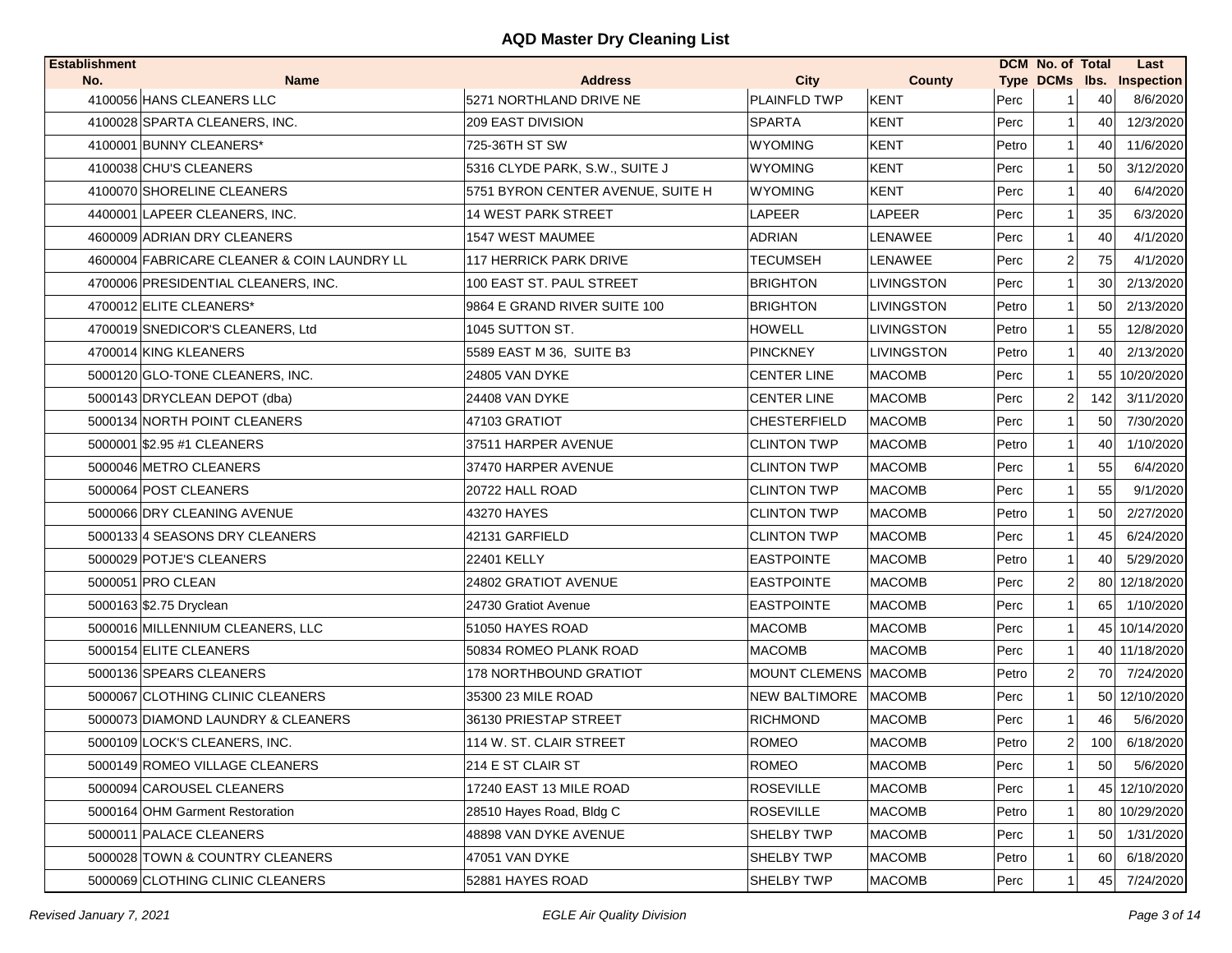| No.<br><b>City</b><br><b>County</b><br>Type DCMs Ibs. Inspection<br>Name<br><b>Address</b><br>SHELBY TWP<br>5000071 COMMONS CLEANERS<br><b>MACOMB</b><br>45569 MOUND ROAD<br>Perc<br>40<br>1/22/2020<br>6/12/2020<br>5000090 SHELBY CLEANERS, INC.<br>49117 SCHOENHERR<br><b>SHELBY TWP</b><br><b>MACOMB</b><br>Perc<br>50<br>1<br>6/18/2020<br>5000112 TIEN CLEANERS<br>54802 SHELBY ROAD<br><b>SHELBY TWP</b><br><b>MACOMB</b><br>Perc<br>45<br>5000159 7TH AVENUE CLEANERS<br>54991 SHELBY ROAD<br><b>SHELBY TWP</b><br><b>MACOMB</b><br>Petro<br>40<br>6/12/2020<br>1<br>5000160 153 DRY CLEANERS<br>45705 HAYES ROAD<br><b>MACOMB</b><br><b>SHELBY TWP</b><br>Perc<br>40<br>1/22/2020<br>1<br>5000166 Tide Dry Cleaners<br><b>SHELBY TWP</b><br><b>MACOMB</b><br>Petro<br>$\overline{2}$<br>140<br>1/22/2020<br>56265 Van Dyke Avenue<br>5000015 NORTH SHORE VALET<br>25414 EAST JEFFERSON AVENUE<br><b>ST CLAIR SHRS</b><br><b>MACOMB</b><br>5/7/2020<br>Perc<br>55<br>-1<br>8/28/2020<br>5000017 MONICA CLEANERS<br>23165 MACK AVE<br><b>ST CLAIR SHRS</b><br><b>MACOMB</b><br>Perc<br>60<br>27207 HARPER AVENUE<br><b>ST CLAIR SHRS</b><br><b>MACOMB</b><br>70<br>5000081 CONNOR CLEANERS<br>Perc<br>2<br>8/20/2020<br>70<br>5000127 HENRY'S CLEANERS<br>24727 HARPER<br><b>ST CLAIR SHRS</b><br><b>MACOMB</b><br>Perc<br>5/7/2020<br>1<br><b>STERLING HTS</b><br>3/12/2020<br>5000002 PARK AVENUE CLEANERS<br>40824 RYAN ROAD<br><b>MACOMB</b><br>Petro<br>2<br>100<br>9/1/2020<br>5000038 US CLEANERS<br>37090 VAN DYKE<br><b>STERLING HTS</b><br><b>MACOMB</b><br>Perc<br>36<br>-1<br>5000045 WON'S CLEANERS<br><b>MACOMB</b><br>30<br>5/1/2020<br>14408 E. 15 MILE ROAD<br><b>STERLING HTS</b><br>Perc<br>$\mathbf 1$ |
|-----------------------------------------------------------------------------------------------------------------------------------------------------------------------------------------------------------------------------------------------------------------------------------------------------------------------------------------------------------------------------------------------------------------------------------------------------------------------------------------------------------------------------------------------------------------------------------------------------------------------------------------------------------------------------------------------------------------------------------------------------------------------------------------------------------------------------------------------------------------------------------------------------------------------------------------------------------------------------------------------------------------------------------------------------------------------------------------------------------------------------------------------------------------------------------------------------------------------------------------------------------------------------------------------------------------------------------------------------------------------------------------------------------------------------------------------------------------------------------------------------------------------------------------------------------------------------------------------------------------------------------------------------------------------------------------------------------------------------------|
|                                                                                                                                                                                                                                                                                                                                                                                                                                                                                                                                                                                                                                                                                                                                                                                                                                                                                                                                                                                                                                                                                                                                                                                                                                                                                                                                                                                                                                                                                                                                                                                                                                                                                                                                   |
|                                                                                                                                                                                                                                                                                                                                                                                                                                                                                                                                                                                                                                                                                                                                                                                                                                                                                                                                                                                                                                                                                                                                                                                                                                                                                                                                                                                                                                                                                                                                                                                                                                                                                                                                   |
|                                                                                                                                                                                                                                                                                                                                                                                                                                                                                                                                                                                                                                                                                                                                                                                                                                                                                                                                                                                                                                                                                                                                                                                                                                                                                                                                                                                                                                                                                                                                                                                                                                                                                                                                   |
|                                                                                                                                                                                                                                                                                                                                                                                                                                                                                                                                                                                                                                                                                                                                                                                                                                                                                                                                                                                                                                                                                                                                                                                                                                                                                                                                                                                                                                                                                                                                                                                                                                                                                                                                   |
|                                                                                                                                                                                                                                                                                                                                                                                                                                                                                                                                                                                                                                                                                                                                                                                                                                                                                                                                                                                                                                                                                                                                                                                                                                                                                                                                                                                                                                                                                                                                                                                                                                                                                                                                   |
|                                                                                                                                                                                                                                                                                                                                                                                                                                                                                                                                                                                                                                                                                                                                                                                                                                                                                                                                                                                                                                                                                                                                                                                                                                                                                                                                                                                                                                                                                                                                                                                                                                                                                                                                   |
|                                                                                                                                                                                                                                                                                                                                                                                                                                                                                                                                                                                                                                                                                                                                                                                                                                                                                                                                                                                                                                                                                                                                                                                                                                                                                                                                                                                                                                                                                                                                                                                                                                                                                                                                   |
|                                                                                                                                                                                                                                                                                                                                                                                                                                                                                                                                                                                                                                                                                                                                                                                                                                                                                                                                                                                                                                                                                                                                                                                                                                                                                                                                                                                                                                                                                                                                                                                                                                                                                                                                   |
|                                                                                                                                                                                                                                                                                                                                                                                                                                                                                                                                                                                                                                                                                                                                                                                                                                                                                                                                                                                                                                                                                                                                                                                                                                                                                                                                                                                                                                                                                                                                                                                                                                                                                                                                   |
|                                                                                                                                                                                                                                                                                                                                                                                                                                                                                                                                                                                                                                                                                                                                                                                                                                                                                                                                                                                                                                                                                                                                                                                                                                                                                                                                                                                                                                                                                                                                                                                                                                                                                                                                   |
|                                                                                                                                                                                                                                                                                                                                                                                                                                                                                                                                                                                                                                                                                                                                                                                                                                                                                                                                                                                                                                                                                                                                                                                                                                                                                                                                                                                                                                                                                                                                                                                                                                                                                                                                   |
|                                                                                                                                                                                                                                                                                                                                                                                                                                                                                                                                                                                                                                                                                                                                                                                                                                                                                                                                                                                                                                                                                                                                                                                                                                                                                                                                                                                                                                                                                                                                                                                                                                                                                                                                   |
|                                                                                                                                                                                                                                                                                                                                                                                                                                                                                                                                                                                                                                                                                                                                                                                                                                                                                                                                                                                                                                                                                                                                                                                                                                                                                                                                                                                                                                                                                                                                                                                                                                                                                                                                   |
|                                                                                                                                                                                                                                                                                                                                                                                                                                                                                                                                                                                                                                                                                                                                                                                                                                                                                                                                                                                                                                                                                                                                                                                                                                                                                                                                                                                                                                                                                                                                                                                                                                                                                                                                   |
| 5000077 EXPRESS Q-1 CLEANERS<br>35838 DEQUINDRE<br><b>STERLING HTS</b><br><b>MACOMB</b><br>Perc<br>45<br>10/14/2020<br>-1                                                                                                                                                                                                                                                                                                                                                                                                                                                                                                                                                                                                                                                                                                                                                                                                                                                                                                                                                                                                                                                                                                                                                                                                                                                                                                                                                                                                                                                                                                                                                                                                         |
| 5000103 K'S BYBLOS CLEANERS<br>13713 19 MILE ROAD<br><b>STERLING HTS</b><br><b>MACOMB</b><br>Petro<br>40<br>6/4/2020<br>1                                                                                                                                                                                                                                                                                                                                                                                                                                                                                                                                                                                                                                                                                                                                                                                                                                                                                                                                                                                                                                                                                                                                                                                                                                                                                                                                                                                                                                                                                                                                                                                                         |
| 5000110 MAXIM'S CLEANERS<br>3920 18 MILE ROAD<br><b>STERLING HTS</b><br><b>MACOMB</b><br>Petro<br>$\mathbf{1}$<br>40<br>1/30/2020                                                                                                                                                                                                                                                                                                                                                                                                                                                                                                                                                                                                                                                                                                                                                                                                                                                                                                                                                                                                                                                                                                                                                                                                                                                                                                                                                                                                                                                                                                                                                                                                 |
| 5000114 STOBER CLEANERS<br>33131 MOUND ROAD<br><b>STERLING HTS</b><br><b>MACOMB</b><br>Perc<br>80<br>5/1/2020<br>1                                                                                                                                                                                                                                                                                                                                                                                                                                                                                                                                                                                                                                                                                                                                                                                                                                                                                                                                                                                                                                                                                                                                                                                                                                                                                                                                                                                                                                                                                                                                                                                                                |
| 5000131 GIGI CLEANERS<br>38970 DEQUINDRE<br><b>STERLING HTS</b><br><b>MACOMB</b><br>Perc<br>40<br>1/30/2020<br>1                                                                                                                                                                                                                                                                                                                                                                                                                                                                                                                                                                                                                                                                                                                                                                                                                                                                                                                                                                                                                                                                                                                                                                                                                                                                                                                                                                                                                                                                                                                                                                                                                  |
| 5000023 NORTH POINTE CLEANERS, INC.<br>11701 EAST 13 MILE ROAD<br>WARREN<br><b>MACOMB</b><br>5/29/2020<br>Perc<br>65<br>1                                                                                                                                                                                                                                                                                                                                                                                                                                                                                                                                                                                                                                                                                                                                                                                                                                                                                                                                                                                                                                                                                                                                                                                                                                                                                                                                                                                                                                                                                                                                                                                                         |
| 5000027 RAINBOW DRAPERIES<br>3870 EAST 10 MILE ROAD<br><b>WARREN</b><br><b>MACOMB</b><br>50<br>6/4/2020<br>Perc<br>-1                                                                                                                                                                                                                                                                                                                                                                                                                                                                                                                                                                                                                                                                                                                                                                                                                                                                                                                                                                                                                                                                                                                                                                                                                                                                                                                                                                                                                                                                                                                                                                                                             |
| <b>WARREN</b><br>5/7/2020<br>5000107 JOY VILLAGE CLEANERS<br>13700 EAST 12 MILE ROAD<br><b>MACOMB</b><br>Perc<br>$\overline{2}$<br>70                                                                                                                                                                                                                                                                                                                                                                                                                                                                                                                                                                                                                                                                                                                                                                                                                                                                                                                                                                                                                                                                                                                                                                                                                                                                                                                                                                                                                                                                                                                                                                                             |
| 5000129 HILLCREST CLEANERS<br><b>WARREN</b><br>30826 RYAN ROAD<br><b>MACOMB</b><br>Petro<br>$\mathbf{1}$<br>40<br>6/24/2020                                                                                                                                                                                                                                                                                                                                                                                                                                                                                                                                                                                                                                                                                                                                                                                                                                                                                                                                                                                                                                                                                                                                                                                                                                                                                                                                                                                                                                                                                                                                                                                                       |
| 5000153 FABRICARE \$2.79 CLEANERS<br>11479 E 13 MILE RD<br>WARREN<br><b>MACOMB</b><br>Perc<br>40<br>5/29/2020<br>1                                                                                                                                                                                                                                                                                                                                                                                                                                                                                                                                                                                                                                                                                                                                                                                                                                                                                                                                                                                                                                                                                                                                                                                                                                                                                                                                                                                                                                                                                                                                                                                                                |
| 5000095 CARRINGTON CLEANERS<br>9/18/2020<br>7831 26 MILE ROAD<br>WASHINGTON<br><b>MACOMB</b><br>Perc<br>55<br>$\mathbf 1$                                                                                                                                                                                                                                                                                                                                                                                                                                                                                                                                                                                                                                                                                                                                                                                                                                                                                                                                                                                                                                                                                                                                                                                                                                                                                                                                                                                                                                                                                                                                                                                                         |
| 55<br>5000150 CRYSTAL DRY CLEANING<br>6019 26 MILE RD<br><b>WASHINGTON</b><br><b>MACOMB</b><br>Perc<br>10/9/2020<br>1                                                                                                                                                                                                                                                                                                                                                                                                                                                                                                                                                                                                                                                                                                                                                                                                                                                                                                                                                                                                                                                                                                                                                                                                                                                                                                                                                                                                                                                                                                                                                                                                             |
| 5200001 DALLAS CLEANERS<br>901 NORTH THIRD ST.<br><b>MARQUETTE</b><br><b>MARQUETTE</b><br>Perc<br>55<br>9/23/2020<br>$\mathbf 1$                                                                                                                                                                                                                                                                                                                                                                                                                                                                                                                                                                                                                                                                                                                                                                                                                                                                                                                                                                                                                                                                                                                                                                                                                                                                                                                                                                                                                                                                                                                                                                                                  |
| 5200005 HOLIDAY 50 MINUTE CLEANERS<br>900 WEST WASHINGTON<br><b>MARQUETTE</b><br>MARQUETTE<br>Perc<br>35<br>9/24/2020                                                                                                                                                                                                                                                                                                                                                                                                                                                                                                                                                                                                                                                                                                                                                                                                                                                                                                                                                                                                                                                                                                                                                                                                                                                                                                                                                                                                                                                                                                                                                                                                             |
| 5400002 TUBS AND TUMBLE<br>811 DIVISION<br><b>BIG RAPIDS</b><br><b>MECOSTA</b><br>Perc<br>35<br>4/22/2020<br>1                                                                                                                                                                                                                                                                                                                                                                                                                                                                                                                                                                                                                                                                                                                                                                                                                                                                                                                                                                                                                                                                                                                                                                                                                                                                                                                                                                                                                                                                                                                                                                                                                    |
| <b>MIDLAND</b><br>$\overline{2}$<br>47<br>3/18/2020<br>5600002 QWIK STOP CLEANER & LAUNDRY<br>1104 SOUTH SAGINAW<br><b>MIDLAND</b><br>Perc                                                                                                                                                                                                                                                                                                                                                                                                                                                                                                                                                                                                                                                                                                                                                                                                                                                                                                                                                                                                                                                                                                                                                                                                                                                                                                                                                                                                                                                                                                                                                                                        |
| 5600005 TOTALLY CLEAN COIN LAUNDRY LLC*<br>717 WALDO ROAD<br><b>MIDLAND</b><br>MIDLAND<br>Perc<br>35<br>3/18/2020<br>1                                                                                                                                                                                                                                                                                                                                                                                                                                                                                                                                                                                                                                                                                                                                                                                                                                                                                                                                                                                                                                                                                                                                                                                                                                                                                                                                                                                                                                                                                                                                                                                                            |
| <b>MIDLAND</b><br><b>MIDLAND</b><br>5600006 ART CLEANERS<br>514 SOUTH SAGINAW ROAD<br>3/18/2020<br>Perc<br>45                                                                                                                                                                                                                                                                                                                                                                                                                                                                                                                                                                                                                                                                                                                                                                                                                                                                                                                                                                                                                                                                                                                                                                                                                                                                                                                                                                                                                                                                                                                                                                                                                     |
| 5600009 Lifestyle Garment Care<br><b>MIDLAND</b><br><b>MIDLAND</b><br>55<br>3/18/2020<br>2706 N. Saginaw Rd.<br>Petro                                                                                                                                                                                                                                                                                                                                                                                                                                                                                                                                                                                                                                                                                                                                                                                                                                                                                                                                                                                                                                                                                                                                                                                                                                                                                                                                                                                                                                                                                                                                                                                                             |
| 5800006 LOG CABIN LAUNDROMAT, LLC<br>329 MONROE STREET<br><b>DUNDEE</b><br><b>MONROE</b><br>Perc<br>35<br>8/25/2020                                                                                                                                                                                                                                                                                                                                                                                                                                                                                                                                                                                                                                                                                                                                                                                                                                                                                                                                                                                                                                                                                                                                                                                                                                                                                                                                                                                                                                                                                                                                                                                                               |
| LAMBERTVILLE<br><b>MONROE</b><br>6/25/2020<br>5800004 TOUCH OF CLASS CLEANERS<br>7309 SECOR ROAD, #D<br>Perc<br>45                                                                                                                                                                                                                                                                                                                                                                                                                                                                                                                                                                                                                                                                                                                                                                                                                                                                                                                                                                                                                                                                                                                                                                                                                                                                                                                                                                                                                                                                                                                                                                                                                |
| 5800005 OHM - SOUTH MONROE*<br>845 SOUTH MONROE<br><b>MONROE</b><br><b>MONROE</b><br>3/19/2020<br>Perc<br>45                                                                                                                                                                                                                                                                                                                                                                                                                                                                                                                                                                                                                                                                                                                                                                                                                                                                                                                                                                                                                                                                                                                                                                                                                                                                                                                                                                                                                                                                                                                                                                                                                      |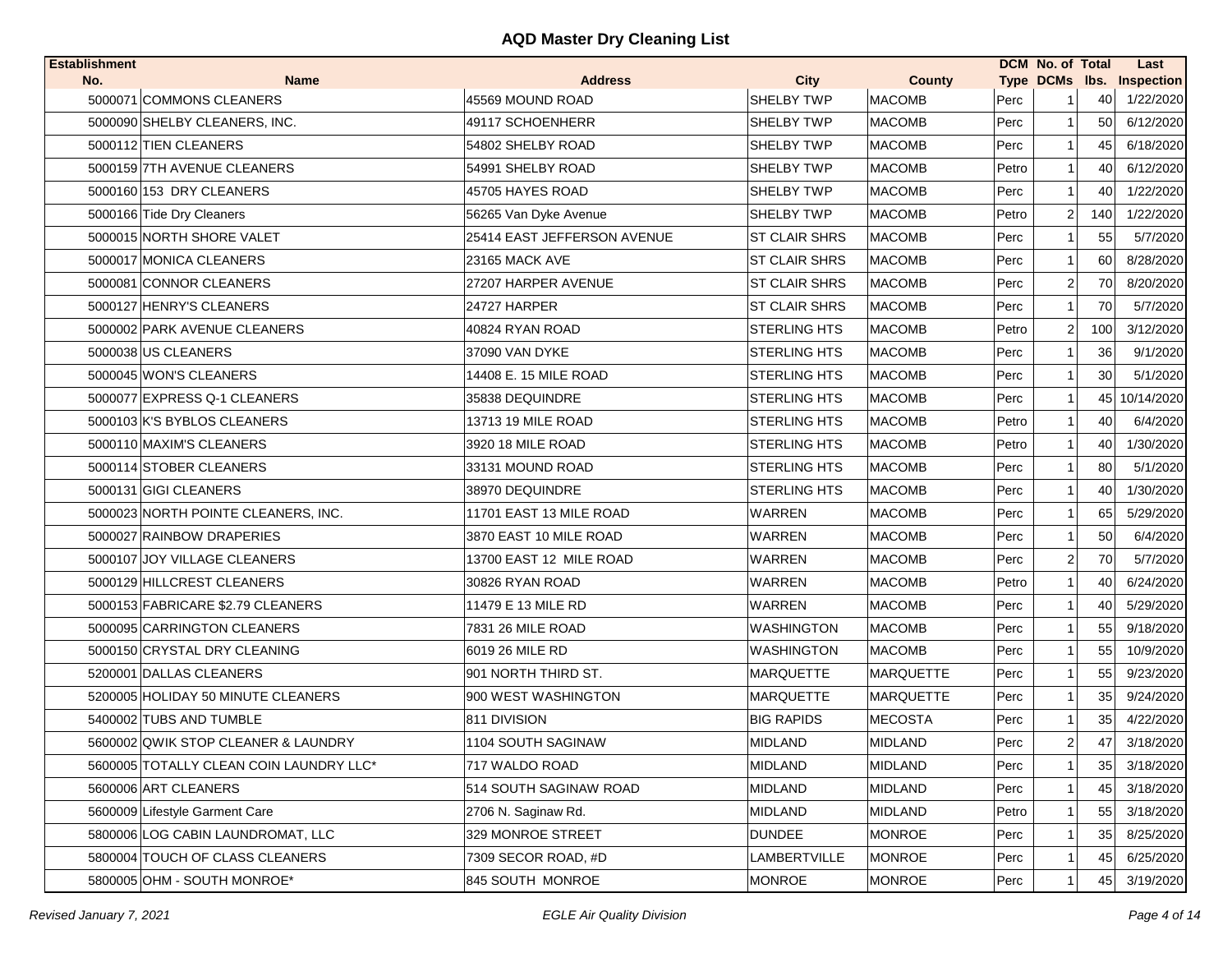| <b>Establishment</b>                    |      |                             |                      |                 |       | <b>DCM No. of Total</b> |     | Last                      |
|-----------------------------------------|------|-----------------------------|----------------------|-----------------|-------|-------------------------|-----|---------------------------|
| No.                                     | Name | <b>Address</b>              | <b>City</b>          | County          |       |                         |     | Type DCMs Ibs. Inspection |
| 5800012 CARRIAGE CLEANERS OF MONROE LLC |      | 236 N TELEGRAPH             | <b>MONROE</b>        | <b>MONROE</b>   | Perc  | 2                       | 80  | 3/19/2020                 |
| 5900006 QUALITY CLEANERS                |      | 11159 W. CARSON CITY        | <b>GREENVILLE</b>    | <b>MONTCALM</b> | Perc  | 1                       | 40  | 9/15/2020                 |
| 6100010 CLOTHES BASKET                  |      | 1429 WEST SHERMAN BLVD.     | <b>MUSKEGON</b>      | <b>MUSKEGON</b> | Perc  |                         | 35  | 9/15/2020                 |
| 6100013 ACME CLEANERS, INC.             |      | 1780 BEIDLER                | <b>MUSKEGON</b>      | <b>MUSKEGON</b> | Other | 1                       | 125 | 4/9/2020                  |
| 6100013 ACME CLEANERS, INC.             |      | 1780 BEIDLER                | <b>MUSKEGON</b>      | <b>MUSKEGON</b> | Petro | $\overline{2}$          | 80  | 4/9/2020                  |
| 6100003 REMWOLT CLEANERS                |      | 401 W BROADWAY              | <b>MUSKEGON HTS</b>  | <b>MUSKEGON</b> | Petro | $\overline{2}$          | 120 | 4/9/2020                  |
| 6200002 TUBBERGEN CLEANERS & LAUNDRY    |      | 1122 WEST MAIN              | <b>FREMONT</b>       | <b>NEWAYGO</b>  | Perc  | 1                       | 33  | 4/22/2020                 |
| 6300089 CUSTOM VILLAGE CLEANERS         |      | 3259 SOUTH BOULEVARD EAST   | <b>AUBURN HILLS</b>  | <b>OAKLAND</b>  | Petro | 1                       | 40  | 3/6/2020                  |
| 6300326 J Star Cleaners                 |      | 4850 Adams Road             | <b>AUBURN HILLS</b>  | <b>OAKLAND</b>  | Petro |                         | 40  | 7/8/2020                  |
| 6300035 JANET DAVIS CLEANERS, INC.      |      | 27607 WOODWARD AVENUE       | <b>BERKLEY</b>       | OAKLAND         | Other | 1                       | 55  | 2/14/2020                 |
| 6300035 JANET DAVIS CLEANERS, INC.      |      | 27607 WOODWARD AVENUE       | <b>BERKLEY</b>       | <b>OAKLAND</b>  | Petro | 1                       | 60  | 2/14/2020                 |
| 6300061 CAMELOT CLEANERS                |      | 2730 COOLIDGE ROAD          | <b>BERKLEY</b>       | <b>OAKLAND</b>  | Perc  | 2                       | 106 | 7/10/2020                 |
| 6300187 2.20 CLEANERS                   |      | 28505 N. WOODWARD           | <b>BERKLEY</b>       | <b>OAKLAND</b>  | Perc  |                         |     | 35 10/21/2020             |
| 6300049 GRANT STREET CLEANERS           |      | 1190 GRANT STREET           | <b>BIRMINGHAM</b>    | <b>OAKLAND</b>  | Perc  | $\mathbf 1$             |     | 45 10/21/2020             |
| 6300049 GRANT STREET CLEANERS           |      | 1190 GRANT STREET           | <b>BIRMINGHAM</b>    | <b>OAKLAND</b>  | Petro | 1                       |     | 65 10/21/2020             |
| 6300081 DOUGLAS CLEANERS INC            |      | 900 N OLD WOODWARD AVE      | <b>BIRMINGHAM</b>    | <b>OAKLAND</b>  | Perc  | 1                       | 60  | 7/2/2020                  |
| 6300083 DOUGLAS CLEANERS INC            |      | 1794 W MAPLE RD             | <b>BIRMINGHAM</b>    | <b>OAKLAND</b>  | Perc  | 1                       | 36  | 7/2/2020                  |
| 6300141 ROSMAN CLEANERS INC             |      | 651 SOUTH ADAMS             | <b>BIRMINGHAM</b>    | <b>OAKLAND</b>  | Petro | 1                       | 40  | 5/22/2020                 |
| 6300151 WESCH CLEANERS, INC.            |      | 33633 WOODWARD              | <b>BIRMINGHAM</b>    | <b>OAKLAND</b>  | Petro | $\overline{2}$          | 130 | 4/16/2020                 |
| 6300208 LA FONTAINE CLEANERS            |      | 152 WEST 14 MILE ROAD       | <b>BIRMINGHAM</b>    | <b>OAKLAND</b>  | Perc  | 1                       | 40  | 9/10/2020                 |
| 6300266 OHM OF BIRMINGHAM               |      | 33989 S. WOODWARD           | <b>BIRMINGHAM</b>    | <b>OAKLAND</b>  | Petro | 1                       | 60  | 7/2/2020                  |
| 6300325 Tide Dry Cleaners               |      | 33367 Wooward Avenue        | <b>BIRMINGHAM</b>    | <b>OAKLAND</b>  | Petro | 2                       | 140 | 3/26/2020                 |
| 6300082 PEARL CLEANERS                  |      | 65 W LONG LAKE RD           | <b>BLOOMFELD HLS</b> | <b>OAKLAND</b>  | Perc  | 1                       | 36  | 4/10/2020                 |
| 6300064 BOB WHITE CLEANERS              |      | 970 WEST LONG LAKE ROAD     | <b>BLOOMFIELD</b>    | <b>OAKLAND</b>  | Perc  | $\mathbf{1}$            | 45  | 5/12/2020                 |
| 6300175 B H TOWN & COUNTRY CLEANERS     |      | 1607 S OPDYKE RD            | <b>BLOOMFIELD</b>    | <b>OAKLAND</b>  | Petro | 1                       | 40  | 3/6/2020                  |
| 6300201 MIRACLEAN DRY CLEANERS          |      | 42646 NORTH WOODWARD AVENUE | <b>BLOOMFIELD</b>    | <b>OAKLAND</b>  | Perc  | -1                      | 35  | 1/24/2020                 |
| 6300235 1 Hour Cleaners                 |      | 43227 WOODWARD AVENUE       | <b>BLOOMFIELD</b>    | <b>OAKLAND</b>  | Perc  | 1                       | 36  | 7/16/2020                 |
| 6300278 TOWNSEND CLEANERS dba           |      | 2531 MAPLE RD               | <b>BLOOMFIELD</b>    | <b>OAKLAND</b>  | Perc  | 1                       | 36  | 7/2/2020                  |
| 6300086 DEER LAKE CUSTOM CLEANERS       |      | 6700 DIXIE HIGHWAY          | <b>CLARKSTON</b>     | <b>OAKLAND</b>  | Perc  | 1                       |     | 45 10/13/2020             |
| 6300117 SPENCER CLEANERS                |      | 6413 SASHABAW ROAD          | <b>CLARKSTON</b>     | <b>OAKLAND</b>  | Perc  | 1                       | 35  | 6/25/2020                 |
| 6300126 POINTE CLEANERS                 |      | 7194 N MAIN ST              | <b>CLARKSTON</b>     | <b>OAKLAND</b>  | Perc  |                         | 22  | 6/25/2020                 |
| 6300260 A CLEANER IMAGE                 |      | 5795 SOUTH MAIN             | <b>CLARKSTON</b>     | <b>OAKLAND</b>  | Perc  |                         | 46  | 5/21/2020                 |
| 6300281 SUN CUSTOM DRYCLEANERS, INC.    |      | 5930 SOUTH MAIN STREET      | <b>CLARKSTON</b>     | <b>OAKLAND</b>  | Perc  |                         | 35  | 5/21/2020                 |
| 6300285 CHAMPS CLEANERS                 |      | 6315 SASHABAW ROAD, SUITE C | <b>CLARKSTON</b>     | <b>OAKLAND</b>  | Perc  |                         | 60  | 7/15/2020                 |
| 6300285 CHAMPS CLEANERS                 |      | 6315 SASHABAW ROAD, SUITE C | <b>CLARKSTON</b>     | <b>OAKLAND</b>  | Petro |                         | 65  | 7/15/2020                 |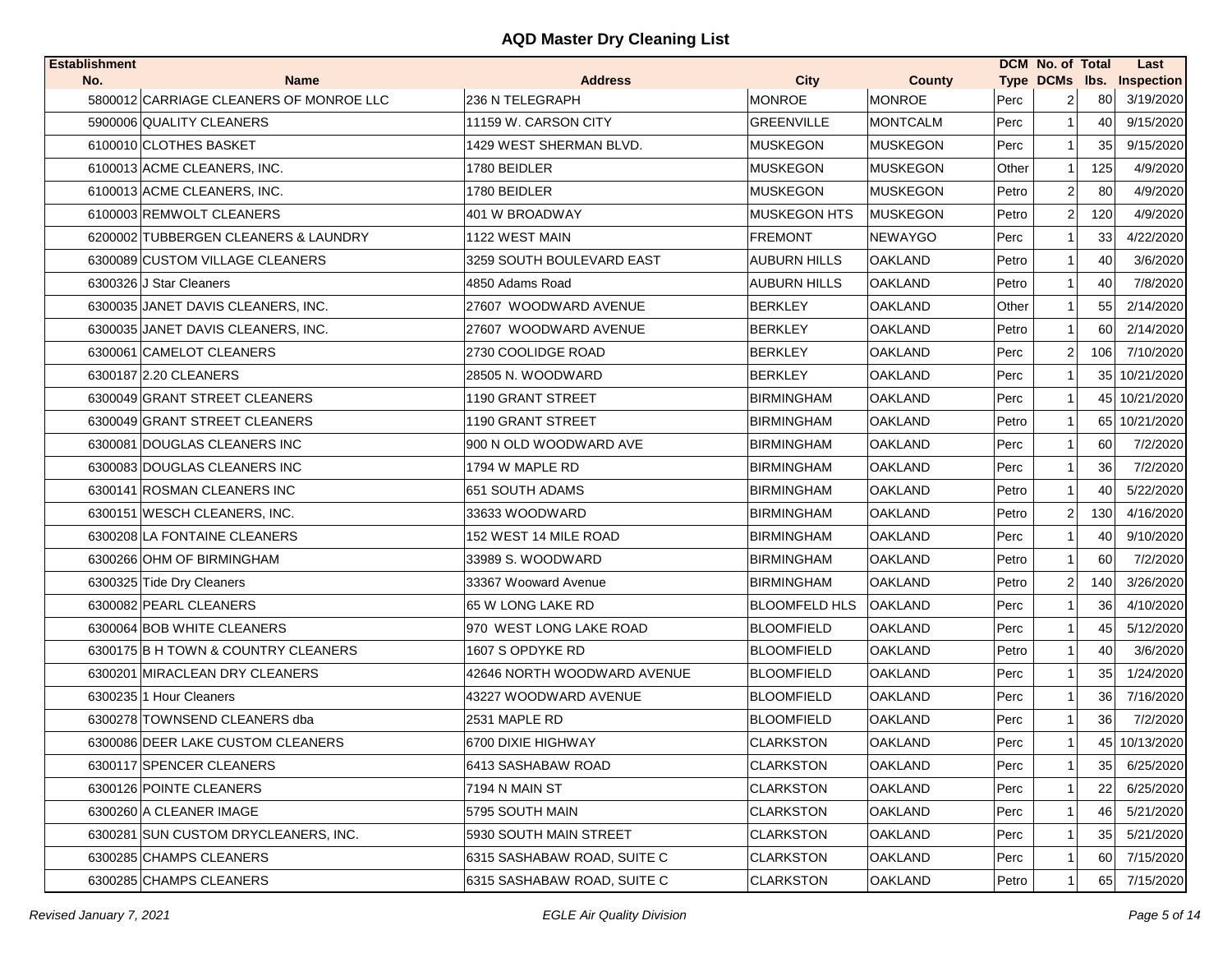| <b>Establishment</b> |                                              |                                 |                         |                |       | DCM No. of Total |                 | Last                      |
|----------------------|----------------------------------------------|---------------------------------|-------------------------|----------------|-------|------------------|-----------------|---------------------------|
| No.                  | Name                                         | <b>Address</b>                  | City                    | County         |       |                  |                 | Type DCMs lbs. Inspection |
|                      | 6300078 EARL'S CLEANERS, INC.                | 555 NORTH ROCHESTER ROAD        | <b>CLAWSON</b>          | <b>OAKLAND</b> | Perc  |                  | 46              | 3/27/2020                 |
|                      | 6300309 Fabricare Coin Laundry & Dry Cleaner | 107 NORTH MAIN STREET           | <b>CLAWSON</b>          | <b>OAKLAND</b> | Petro | 1                | 40              | 9/16/2020                 |
|                      | 6300063 DRY CLEANING BY VALUE, INC.          | 3151 UNION LAKE ROAD            | <b>COMMERCE TWP</b>     | <b>OAKLAND</b> | Perc  |                  | 45              | 1/16/2020                 |
|                      | 6300115 SPENCER CLEANERS                     | 3050 UNION LAKE ROAD, UNIT 8I   | <b>COMMERCE TWP</b>     | <b>OAKLAND</b> | Perc  | 1                | 40              | 1/16/2020                 |
|                      | 6300231 A CLEANER IMAGE                      | 8354 RICHARDSON                 | <b>COMMERCE TWP</b>     | <b>OAKLAND</b> | Perc  | 1                | 46              | 10/7/2020                 |
|                      | 6300251 NEWBERRY CLEANERS                    | 39460 W 14 MILE RD              | <b>COMMERCE TWP</b>     | <b>OAKLAND</b> | Petro | 1                | 50              | 4/21/2020                 |
|                      | 6300277 ALPINE DRY CLEANING                  | 1263 COMMERCE ROAD              | <b>COMMERCE TWP</b>     | <b>OAKLAND</b> | Perc  | 1                | 40              | 1/16/2020                 |
|                      | 6300294 NEW QUALITY CLEANER                  | 4831 CARROLL LAKE RD            | <b>COMMERCE TWP</b>     | <b>OAKLAND</b> | Perc  | 1                | 50              | 6/11/2020                 |
|                      | 6300050 EXCEL CLEANERS                       | 38257 WEST 10 MILE ROAD         | <b>FARMINGTN HLS</b>    | <b>OAKLAND</b> | Perc  |                  | 35              | 2/5/2020                  |
|                      | 6300121 SUMMIT CLEANERS                      | 29417 W 12 MILE RD              | <b>FARMINGTN HLS</b>    | <b>OAKLAND</b> | Perc  | 1                | 40              | 2/5/2020                  |
|                      | 6300131 QUICK CLEAN LAUNDROMAT               | 31519 W 13 MILE RD              | <b>FARMINGTN HLS</b>    | <b>OAKLAND</b> | Perc  | $\mathbf 1$      | 35              | 2/5/2020                  |
|                      | 6300161 YOUR CLEANERS                        | 29571 ORCHARD LAKE              | <b>FARMINGTN HLS</b>    | <b>OAKLAND</b> | Perc  | 1                | 46              | 1/28/2020                 |
|                      | 6300200 MIKE'S CLEANERS                      | 29104 ORCHARD LAKE ROAD         | <b>FARMINGTN HLS</b>    | <b>OAKLAND</b> | Perc  | $\mathbf{1}$     | 40              | 5/12/2020                 |
|                      | 6300214 L GROSS CLEANERS                     | 31140 HAGGERTY RD               | <b>FARMINGTN HLS</b>    | <b>OAKLAND</b> | Perc  | 1                | 55              | 3/4/2020                  |
|                      | 6300217 LOIS GROSS CLEANERS                  | 33316 WEST 12 MILE ROAD         | <b>FARMINGTN HLS</b>    | OAKLAND        | Perc  | 1                | 45              | 6/11/2020                 |
|                      | 6300284 DRYCLEAN DEPOT                       | 24225 ORCHARD LAKE              | <b>FARMINGTN HLS</b>    | <b>OAKLAND</b> | Perc  | $\overline{2}$   | 140             | 10/14/2020                |
|                      | 6300296 DUBIN CLEANERS OF FARMINGTON HILLS   | 29975 ORCHARD LAKE RD           | <b>FARMINGTN HLS</b>    | OAKLAND        | Perc  | 1                | 45              | 3/3/2020                  |
|                      | 6300310 CYNDO INC dba: HK Cleaners           | 29309 ORCHARD LAKE ROAD         | <b>FARMINGTN HLS</b>    | <b>OAKLAND</b> | Perc  | $\overline{2}$   | 110             | 1/28/2020                 |
|                      | 6300085 DELUX CLEANERS, INC.                 | 32065 GRAND RIVER               | <b>FARMINGTON</b>       | <b>OAKLAND</b> | Perc  | 1                | 45              | 2/5/2020                  |
|                      | 6300225 MAGIC CLEANERS OF FARMINGTON         | 20750 FARMINGTON RD.            | <b>FARMINGTON</b>       | <b>OAKLAND</b> | Perc  | 1                | 45              | 5/29/2020                 |
|                      | 6300120 SULLIVAN CLEANERS                    | 431 W. NINE MILE ROAD           | <b>FERNDALE</b>         | <b>OAKLAND</b> | Petro | 1                | 55              | 9/10/2020                 |
|                      | 6300051 HUNTINGTON CLEANERS                  | 26822 COOLIDGE HIGHWAY          | HUNTINGTON WD   OAKLAND |                | Perc  | $\overline{2}$   | 180             | 4/8/2020                  |
|                      | 6300223 M & M CLEANERS, INC.                 | 2965 ORCHARD LAKE ROAD, SUITE 1 | <b>KEEGO HARBOR</b>     | <b>OAKLAND</b> | Petro | 3                | 145             | 7/30/2020                 |
|                      | 6300041 HERALD CLEANERS                      | 571 N LAPEER RD                 | LAKE ORION              | <b>OAKLAND</b> | Perc  | $\mathbf{1}$     | 45              | 7/15/2020                 |
|                      | 6300041 HERALD CLEANERS                      | 571 N LAPEER RD                 | LAKE ORION              | <b>OAKLAND</b> | Petro | 1                | 48              | 7/15/2020                 |
|                      | 6300158 WONDER CLEAN CENTER                  | 835 S. LAPEER ROAD              | <b>LAKE ORION</b>       | <b>OAKLAND</b> | Perc  | -1               |                 | 25 10/13/2020             |
|                      | 6300188 MASTER CARE DRY CLEANERS, INC.       | 610 SOUTH LAPEER ROAD           | <b>LAKE ORION</b>       | <b>OAKLAND</b> | Perc  | 1                | 35 <sub>1</sub> | 7/15/2020                 |
|                      | 6300307 CAMBRIDGE CLEANERS                   | 1031 BALDWIN ROAD               | LAKE ORION              | <b>OAKLAND</b> | Other | 1                | 50              | 4/15/2020                 |
|                      | 6300307 CAMBRIDGE CLEANERS                   | 1031 BALDWIN ROAD               | LAKE ORION              | <b>OAKLAND</b> | Petro | $\mathbf{1}$     | 50 <sub>1</sub> | 4/15/2020                 |
|                      | 6300195 MUNSON CLEANERS                      | 26811 SOUTHFIELD ROAD           | <b>LATHRUP VLG</b>      | <b>OAKLAND</b> | Perc  | 1                | 60              | 5/12/2020                 |
|                      | 6300209 LAKEVILLE CLEANERS                   | 713 ROCHESTER ROAD              | LEONARD                 | OAKLAND        | Perc  |                  | 35              | 6/25/2020                 |
|                      | 6300006 KRYSTAL'S CLEANERS                   | 28834 JOHN R ROAD               | <b>MADISON HTS</b>      | <b>OAKLAND</b> | Perc  |                  | 35              | 7/29/2020                 |
|                      | 6300058 CHET'S CLEANING, INC.                | 26051 DEQUINDRE                 | <b>MADISON HTS</b>      | <b>OAKLAND</b> | Perc  |                  | 65              | 7/29/2020                 |
|                      | 6300295 RECOVERY CLEANERS INC                | 31771 SHERMAN AVE               | <b>MADISON HTS</b>      | <b>OAKLAND</b> | Perc  |                  | 55              | 7/29/2020                 |
|                      | 6300295 RECOVERY CLEANERS INC                | 31771 SHERMAN AVE               | <b>MADISON HTS</b>      | <b>OAKLAND</b> | Petro |                  | 60              | 7/29/2020                 |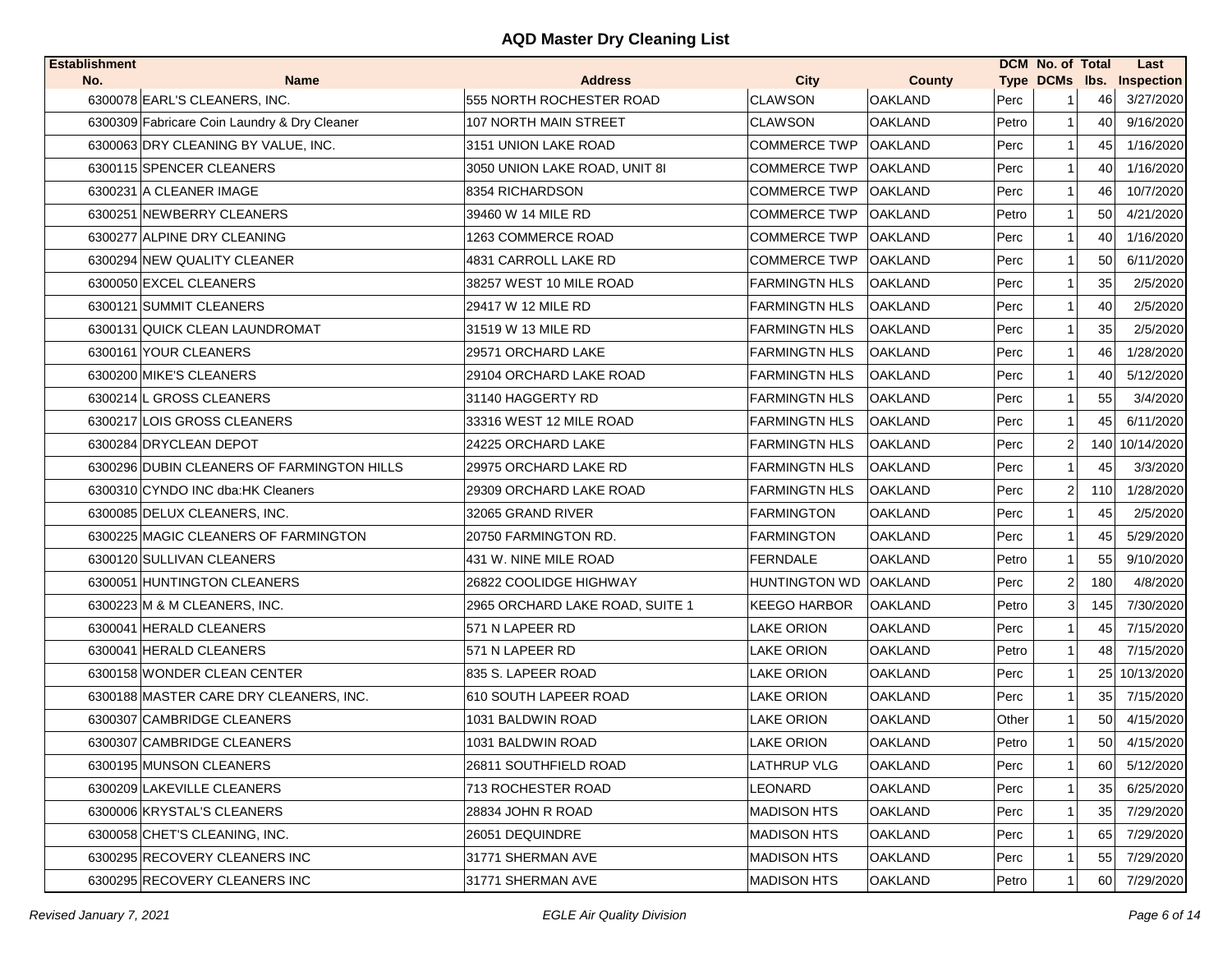| No.<br><b>Name</b><br><b>Address</b><br><b>City</b><br><b>County</b><br>Type DCMs Ibs. Inspection<br><b>MILFORD</b><br>6300165 M&S CLEANERS \ DBA: TOWN + COUNTRY<br>951 SUMMIT STREET<br><b>OAKLAND</b><br>Perc<br>40<br>6/11/2020<br>6300111 ALL-STAR CLEANERS<br>39787 GRAND RIVER<br><b>NOVI</b><br><b>OAKLAND</b><br>Perc<br>35<br>7/31/2020<br>1<br>6300190 MEADOWBROOK CLEANERS<br><b>NOVI</b><br><b>OAKLAND</b><br>41638 W 10 MILE RD<br>Perc<br>40<br>7/31/2020<br>1 |          |
|-------------------------------------------------------------------------------------------------------------------------------------------------------------------------------------------------------------------------------------------------------------------------------------------------------------------------------------------------------------------------------------------------------------------------------------------------------------------------------|----------|
|                                                                                                                                                                                                                                                                                                                                                                                                                                                                               |          |
|                                                                                                                                                                                                                                                                                                                                                                                                                                                                               |          |
|                                                                                                                                                                                                                                                                                                                                                                                                                                                                               |          |
|                                                                                                                                                                                                                                                                                                                                                                                                                                                                               |          |
| <b>NOVI</b><br>6300233 EcoGreen Dry Cleaners<br>41479 W. 10 MILE ROAD<br><b>OAKLAND</b><br>Petro<br>1/15/2020<br>1<br>40                                                                                                                                                                                                                                                                                                                                                      |          |
| <b>NOVI</b><br>6300317 Carriage Cleaners<br>43460 W. 10 Mile Road<br><b>OAKLAND</b><br>Petro<br>1/15/2020<br>40<br>1                                                                                                                                                                                                                                                                                                                                                          |          |
| 6300318 ALPINE CLEANERS- NOVI<br><b>NOVI</b><br>1/15/2020<br>21520 NOVI ROAD<br><b>OAKLAND</b><br>Petro<br>50<br>1                                                                                                                                                                                                                                                                                                                                                            |          |
| 6300056 CHASE CLEANERS<br>10831 10 MILE ROAD<br><b>OAK PARK</b><br><b>OAKLAND</b><br>Perc<br>35<br>-1                                                                                                                                                                                                                                                                                                                                                                         | 4/8/2020 |
| 5/14/2020<br>6300069 ARNOLD CLEANERS<br>22185 COOLIDGE HWY.<br>OAK PARK<br><b>OAKLAND</b><br>40<br>Perc                                                                                                                                                                                                                                                                                                                                                                       |          |
| 6300106 SHELL CLEANERS<br>25905 COOLIDGE<br><b>OAK PARK</b><br><b>OAKLAND</b><br>Perc<br>35<br>3/31/2020<br>$\mathbf 1$                                                                                                                                                                                                                                                                                                                                                       |          |
| Perc<br>45<br>5/14/2020<br>6300193 METROPOLITAN DRY CLEANERS<br>26126 GREENFIELD ROAD<br><b>OAK PARK</b><br><b>OAKLAND</b><br>1                                                                                                                                                                                                                                                                                                                                               |          |
| 100<br>9/30/2020<br>6300290 HUNTINGTON CLEANERS*<br>8775 CAPITAL STREET<br>OAK PARK<br><b>OAKLAND</b><br>Perc                                                                                                                                                                                                                                                                                                                                                                 |          |
| 80<br>9/30/2020<br>6300290 HUNTINGTON CLEANERS*<br>8775 CAPITAL STREET<br>OAK PARK<br><b>OAKLAND</b><br>Petro                                                                                                                                                                                                                                                                                                                                                                 |          |
| 6300030 KAMEO CLEANERS, INC.<br>4210 ORCHARD LAKE RD.<br>ORCHARD LAKE<br><b>OAKLAND</b><br>Perc<br>45<br>12/8/2020<br>1                                                                                                                                                                                                                                                                                                                                                       |          |
| <b>ORCHARD LAKE</b><br>Petro<br>12/8/2020<br>6300030 KAMEO CLEANERS, INC.<br>4210 ORCHARD LAKE RD.<br><b>OAKLAND</b><br>40<br>1                                                                                                                                                                                                                                                                                                                                               |          |
| 6300181 TRELLA CLEANERS<br>3031 BALDWIN ROAD<br>ORION TWP<br><b>OAKLAND</b><br>Perc<br>35<br>5/21/2020<br>1                                                                                                                                                                                                                                                                                                                                                                   |          |
| 6300283 J CLEANERS<br>3022 BALDWIN RD<br>ORION TWP<br><b>OAKLAND</b><br>Perc<br>40<br>5/21/2020<br>1                                                                                                                                                                                                                                                                                                                                                                          |          |
| 6300084 DIAL DRY CLEANERS<br>640 NORTH MARTIN LUTHER KING Jr. BLVD<br><b>PONTIAC</b><br><b>OAKLAND</b><br>Perc<br>40<br>4/16/2020<br>1                                                                                                                                                                                                                                                                                                                                        |          |
| 719 WEST HURON<br><b>PONTIAC</b><br><b>OAKLAND</b><br>6/18/2020<br>6300197 MAGIC CLEANERS, INC.<br>Perc<br>40<br>$\mathbf 1$                                                                                                                                                                                                                                                                                                                                                  |          |
| 6300095 COLONY CLEANERS<br>1020 NORTH MAIN STREET<br><b>ROCHESTER</b><br><b>OAKLAND</b><br>Petro<br>60<br>-1                                                                                                                                                                                                                                                                                                                                                                  | 7/8/2020 |
| 6300183 VILLAGE CLEANERS<br>134 MAIN STREET<br><b>ROCHESTER</b><br><b>OAKLAND</b><br>Perc<br>50                                                                                                                                                                                                                                                                                                                                                                               | 7/8/2020 |
| 6300045 HAMLIN CLEANERS<br>1978 ROCHESTER ROAD<br>ROCHESTER HLS<br><b>OAKLAND</b><br>Perc<br>45<br>-1                                                                                                                                                                                                                                                                                                                                                                         | 5/5/2020 |
| 6300054 CICI CLEANERS<br>ROCHESTER HLS<br>829 EAST AUBURN ROAD<br><b>OAKLAND</b><br>Petro<br>$\mathbf{1}$<br>40                                                                                                                                                                                                                                                                                                                                                               | 7/8/2020 |
| ROCHESTER HLS   OAKLAND<br>75<br>7/16/2020<br>6300073 ADAMS CLEANERS, INC.<br>3164 WALTON BLVD.<br>Perc<br>1                                                                                                                                                                                                                                                                                                                                                                  |          |
| ROCHESTER HLS<br>45<br>6300116 SPRING HILL CLEANERS<br>2945 WALTON BLVD.<br><b>OAKLAND</b><br>Perc<br>$\mathbf{1}$                                                                                                                                                                                                                                                                                                                                                            | 5/5/2020 |
| 35<br>3/19/2020<br>6300176 LEE SUNRISE CLEANERS INC<br>290 W TIENKEN RD<br>ROCHESTER HLS<br><b>OAKLAND</b><br>Perc                                                                                                                                                                                                                                                                                                                                                            |          |
| 50<br>6300229 WALTON CLEANERS<br>1444 WALTON BLVD.<br><b>ROCHESTER HLS</b><br><b>OAKLAND</b><br>Perc<br>1                                                                                                                                                                                                                                                                                                                                                                     | 5/5/2020 |
| 6300252 NORTH HILL CLEANERS<br>ROCHESTER HLS OAKLAND<br>1463 ROCHESTER RD<br>Other<br>50<br>4/28/2020<br>1                                                                                                                                                                                                                                                                                                                                                                    |          |
| 6300252 NORTH HILL CLEANERS<br>1463 ROCHESTER RD<br>ROCHESTER HLS<br><b>OAKLAND</b><br>Perc<br>60<br>4/28/2020<br>1                                                                                                                                                                                                                                                                                                                                                           |          |
| 6300022 ESQUIRE CLEANERS & TAILOR<br><b>ROYAL OAK</b><br>35<br>2/28/2020<br>1211 N. CAMPBELL ROAD<br><b>OAKLAND</b><br>Perc<br>1                                                                                                                                                                                                                                                                                                                                              |          |
| 6300068 BEST CLEANERS<br>ROYAL OAK<br><b>OAKLAND</b><br>Perc<br>32974 WOODWARD<br>40<br>1                                                                                                                                                                                                                                                                                                                                                                                     | 4/1/2020 |
| 6300130 QUALITY CLEANERS & DYERS LLC<br>1207 E LINCOLN<br>ROYAL OAK<br><b>OAKLAND</b><br>9/16/2020<br>Perc<br>55                                                                                                                                                                                                                                                                                                                                                              |          |
| 2400 WEST 14 MILE ROAD<br>ROYAL OAK<br>6300140 ROYALTY CLEANERS. INC.<br><b>OAKLAND</b><br>Perc<br>55<br>2/28/2020                                                                                                                                                                                                                                                                                                                                                            |          |
| ROYAL OAK<br>6300178 NEW MAGIC CLEANERS<br>1825 N. MAIN<br><b>OAKLAND</b><br>Petro<br>40<br>2/28/2020<br>1                                                                                                                                                                                                                                                                                                                                                                    |          |
| 6300282 DRYCLEAN DEPOT ROYAL OAK (dba)<br>32778 WOODWARD AVENUE<br>ROYAL OAK<br><b>OAKLAND</b><br>Perc<br>$\overline{2}$<br>160                                                                                                                                                                                                                                                                                                                                               | 4/1/2020 |
| 6300287 OHM OF ROYAL OAK, LLC<br>1015 S MAIN ST<br>ROYAL OAK<br><b>OAKLAND</b><br>Petro<br>3/31/2020<br>60<br>1                                                                                                                                                                                                                                                                                                                                                               |          |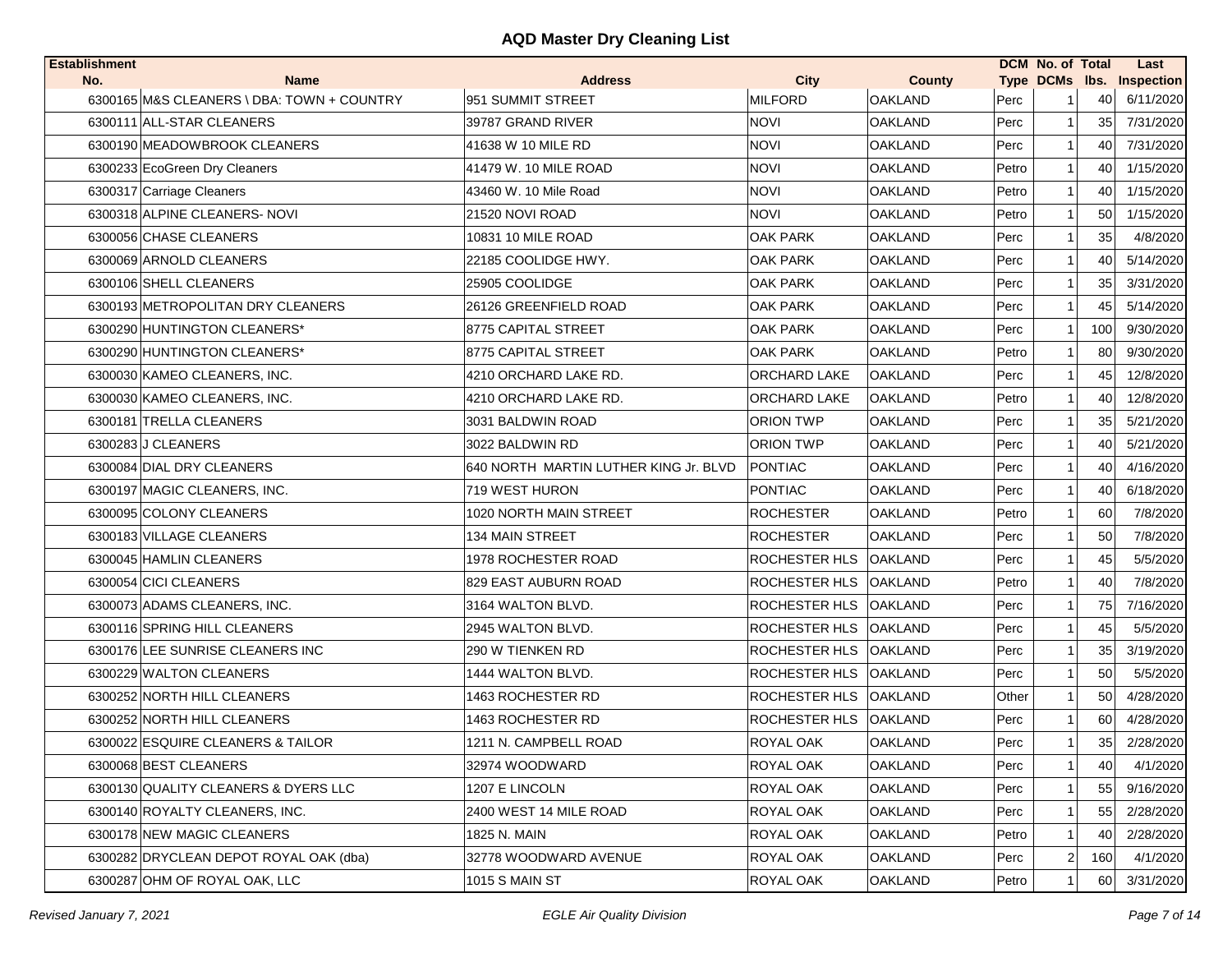| <b>Establishment</b> |                                                 |                                 |                   |                |       | DCM No. of Total |          | Last                      |
|----------------------|-------------------------------------------------|---------------------------------|-------------------|----------------|-------|------------------|----------|---------------------------|
| No.                  | <b>Name</b>                                     | <b>Address</b>                  | <b>City</b>       | County         |       |                  |          | Type DCMs Ibs. Inspection |
|                      | 6300314 Rembrandt Dry Cleaners                  | 508 W. Eleven Mile Road         | ROYAL OAK         | <b>OAKLAND</b> | Petro |                  | 40       | 5/22/2020                 |
|                      | 6300211 PARKSIDE CLEANERS                       | 22645 PONTIAC TRAIL             | SOUTH LYON        | <b>OAKLAND</b> | Perc  | 1                | 45       | 3/10/2020                 |
|                      | 6300037 HABER CLEANERS                          | 21762 WEST 11 MILE ROAD         | <b>SOUTHFIELD</b> | <b>OAKLAND</b> | Perc  |                  | 60       | 6/3/2020                  |
|                      | 6300102 DELITE CLEANERS                         | 24490 TELEGRAPH ROAD            | <b>SOUTHFIELD</b> | <b>OAKLAND</b> | Perc  | $\overline{2}$   | 110      | 10/1/2020                 |
|                      | 6300105 28643 CLEANERS, INC                     | 28643 NORTHWESTERN HIGHWAY      | <b>SOUTHFIELD</b> | <b>OAKLAND</b> | Perc  | 1                | 55       | 4/14/2020                 |
|                      | 6300170 TEL-EX DELUXE CLEANERS                  | 25255 TELEGRAPH RD.             | <b>SOUTHFIELD</b> | <b>OAKLAND</b> | Petro | $\overline{2}$   | 110      | 7/2/2020                  |
|                      | 6300213 LIZ CLEANERS, INC.                      | 24813 - 17 GREENFIELD           | <b>SOUTHFIELD</b> | <b>OAKLAND</b> | Petro |                  | 50       | 3/26/2020                 |
|                      | 6300238 ONE HOUR MARTINIZING                    | 29326 NORTHWESTERN HIGHWAY      | <b>SOUTHFIELD</b> | <b>OAKLAND</b> | Perc  |                  | 55       | 5/12/2020                 |
|                      | 6300259 MY CLEANERS-SOUTHFIELD, INC.            | 28830 NORTHWESTERN HIGHWAY      | <b>SOUTHFIELD</b> | <b>OAKLAND</b> | Perc  |                  | 50       | 6/3/2020                  |
|                      | 6300265 ROSE DRY CLEANERS                       | 30700 SOUTHFIELD RD             | SOUTHFIELD        | <b>OAKLAND</b> | Petro | 1                | 40       | 6/3/2020                  |
|                      | 6300291 BRENT CLEANERS LLC dba SUN SON CLEANERS | 29109 NORTHWESTERN HWY          | <b>SOUTHFIELD</b> | <b>OAKLAND</b> | Perc  | $\mathbf 1$      | 45       | 6/3/2020                  |
|                      | 6300303 P&S CLEANERS INC                        | 24541 W TWELVE MILE RD          | <b>SOUTHFIELD</b> | <b>OAKLAND</b> | Petro | $\mathbf{1}$     | 40       | 5/6/2020                  |
|                      | 6300323 Papillon Cleaners                       | 24660 Southfield Rd.            | <b>SOUTHFIELD</b> | <b>OAKLAND</b> | Petro | $\mathbf{1}$     | 40       | 6/11/2020                 |
|                      | 6300324 TOWN PARK CLEANERS                      | 19961 W. 12 MILE RD.            | SOUTHFIELD        | <b>OAKLAND</b> | Petro | $\mathbf 1$      | 50       | 5/6/2020                  |
|                      | 6300003 FOUR SEASONS CLEANERS                   | 5055 LIVERNOIS                  | TROY              | <b>OAKLAND</b> | Perc  | 1                | 55       | 11/4/2020                 |
|                      | 6300004 GOLDEN GATE CLEANERS                    | 2997 EAST BIG BEAVER ROAD       | TROY              | <b>OAKLAND</b> | Petro | 1                | 40       | 8/7/2020                  |
|                      | 6300023 SUNSHINE CLEANERS                       | 5937 JOHN R ROAD                | TROY              | <b>OAKLAND</b> | Perc  | 1                | 35       | 7/8/2020                  |
|                      | 6300025 Smits & Co. Cleaners                    | 1075 E. LONG LAKE ROAD          | <b>TROY</b>       | <b>OAKLAND</b> | Perc  | 1                | 40       | 1/7/2020                  |
|                      | 6300029 KING CLEANERS, INC.                     | 1233 COMBERMERE                 | <b>TROY</b>       | <b>OAKLAND</b> | Perc  |                  | 36       | 9/4/2020                  |
|                      | 6300087 DENAY CLEANERS                          | 3085 CROOKS ROAD                | <b>TROY</b>       | <b>OAKLAND</b> | Perc  |                  | 20       | 7/10/2020                 |
|                      | 6300091 CRYSTAL CLEANERS                        | 6022 ROCHESTER ROAD             | <b>TROY</b>       | <b>OAKLAND</b> | Perc  | 1                | 40       | 9/4/2020                  |
|                      | 6300096 COLONY CLEANERS                         | 3280 ROCHESTER ROAD             | TROY              | <b>OAKLAND</b> | Perc  |                  | 46       | 11/4/2020                 |
|                      | 6300100 ROYAL CLEANERS                          | 2543 LIVERNOIS ROAD             | <b>TROY</b>       | <b>OAKLAND</b> | Petro | 1                | 40       | 1/7/2020                  |
|                      | 6300108 M DRY CLEANERS, L.L.C.                  | <b>38 WEST SQUARE LAKE ROAD</b> | <b>TROY</b>       | <b>OAKLAND</b> | Perc  | $\mathbf{1}$     | 35       | 8/7/2020                  |
|                      | 6300122 SOMERSET CLEANERS                       | 2862 WEST MAPLE                 | <b>TROY</b>       | <b>OAKLAND</b> | Other | $\mathbf{1}$     | $\Omega$ | 9/10/2020                 |
|                      | 6300122 SOMERSET CLEANERS                       | 2862 WEST MAPLE                 | TROY              | <b>OAKLAND</b> | Perc  | $\overline{2}$   | 100      | 9/10/2020                 |
|                      | 6300142 SUPERIOR CLEANERS                       | 3956 ROCHESTER ROAD             | <b>TROY</b>       | <b>OAKLAND</b> | Perc  |                  | 45       | 6/10/2020                 |
|                      | 6300256 NORTH RIDGE CLEANER                     | 81 WEST LONG LAKE ROAD          | TROY              | <b>OAKLAND</b> | Other | 1                | 45       | 9/10/2020                 |
|                      | 6300256 NORTH RIDGE CLEANER                     | 81 WEST LONG LAKE ROAD          | <b>TROY</b>       | <b>OAKLAND</b> | Perc  | 1                | 45       | 9/10/2020                 |
|                      | 6300288 FAMILY CLEANERS II                      | 4948 JOHN R ROAD                | TROY              | <b>OAKLAND</b> | Perc  | 1                | 60       | 6/10/2020                 |
|                      | 6300299 SUNSET PLAZA CLEANERS INC               | 71 E LONG LAKE RD               | <b>TROY</b>       | <b>OAKLAND</b> | Petro |                  | 65       | 8/7/2020                  |
|                      | 6300301 EAGLE STAR                              | 2329 ALGER DRIVE                | <b>TROY</b>       | <b>OAKLAND</b> | Other |                  | 45       | 9/4/2020                  |
|                      | 6300301 EAGLE STAR                              | 2329 ALGER DRIVE                | <b>TROY</b>       | <b>OAKLAND</b> | Perc  |                  | 50       | 9/4/2020                  |
|                      | 6300001 MAR CLEANERS, LLC                       | 2083 HILLER ROAD                | W BLOOMFIELD      | <b>OAKLAND</b> | Perc  |                  | 35       | 10/1/2020                 |
|                      | 6300015 Fith Ave Cleaners                       | 6065 HAGGERTY ROAD              | W BLOOMFIELD      | <b>OAKLAND</b> | Petro |                  | 40       | 3/4/2020                  |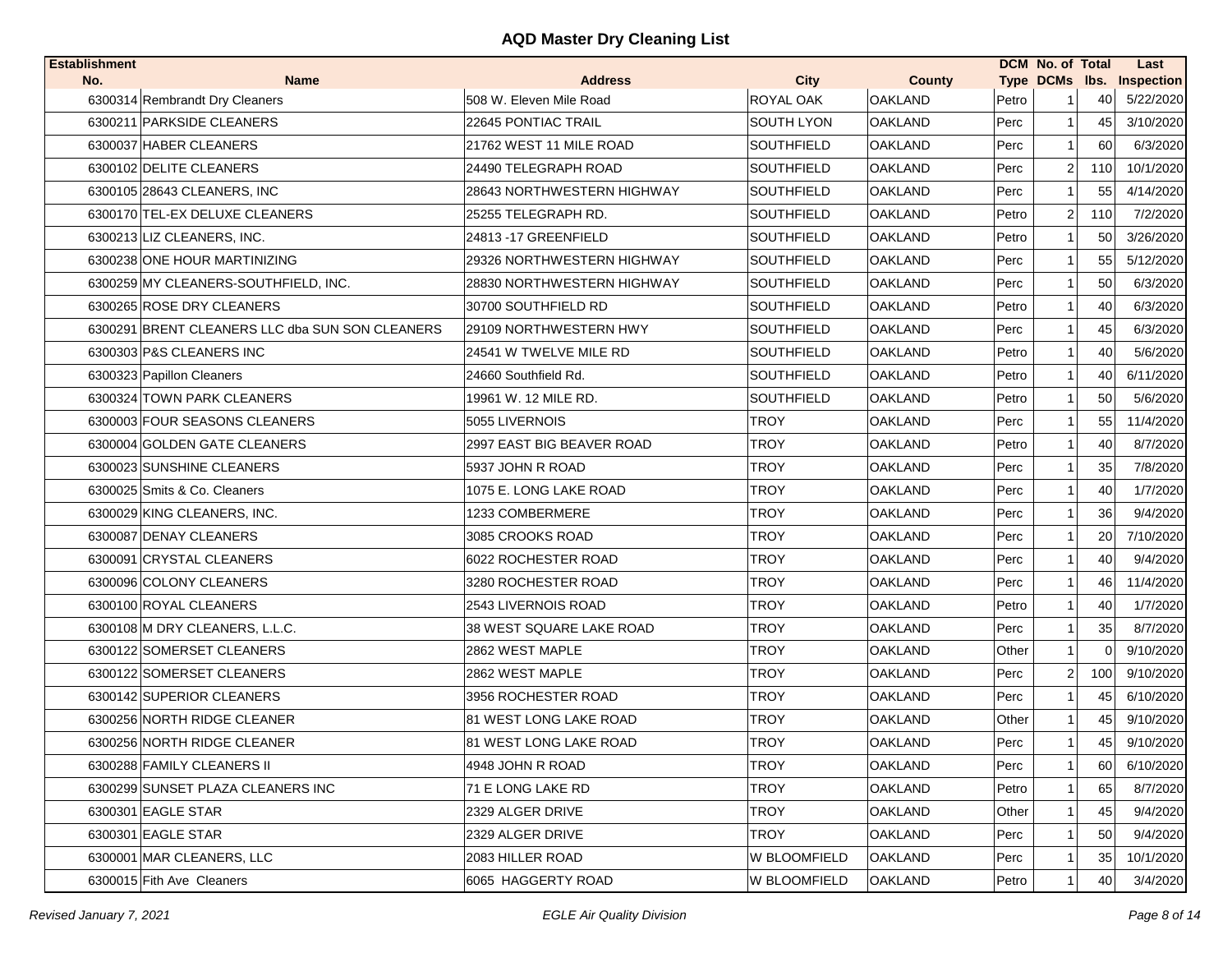| <b>Establishment</b> |                                            |                              |                     |                   |       | <b>DCM No. of Total</b> |          | Last                      |
|----------------------|--------------------------------------------|------------------------------|---------------------|-------------------|-------|-------------------------|----------|---------------------------|
| No.                  | <b>Name</b>                                | <b>Address</b>               | <b>City</b>         | <b>County</b>     |       |                         |          | Type DCMs lbs. Inspection |
|                      | 6300042 HENRY CLEANERS                     | 33240 WEST 14 MILE RD        | <b>W BLOOMFIELD</b> | <b>OAKLAND</b>    | Petro |                         | 50       | 3/4/2020                  |
|                      | 6300150 Wiseman INC                        | 5737 MAPLE ROAD              | W BLOOMFIELD        | <b>OAKLAND</b>    | Other | $\overline{2}$          | 88       | 5/29/2020                 |
|                      | 6300150 Wiseman INC                        | 5737 MAPLE ROAD              | W BLOOMFIELD        | <b>OAKLAND</b>    | Perc  |                         | 55       | 5/29/2020                 |
|                      | 6300220 M-ONE HOUR DRY CLEANERS            | 7395 ORCHARD LAKE RD.        | W BLOOMFIELD        | <b>OAKLAND</b>    | Perc  | 1                       | 55       | 3/3/2020                  |
|                      | 6300261 BLOOMFIELD CLEANERS                | 6736 ORCHARD LAKE ROAD       | W BLOOMFIELD        | <b>OAKLAND</b>    | Perc  |                         | 50       | 11/5/2020                 |
|                      | 6300107 SIM DRY CLEANERS                   | 4201 HIGHLAND ROAD           | WATERFORD           | <b>OAKLAND</b>    | Perc  | -1                      | 35       | 4/29/2020                 |
|                      | 6300221 M ONE HOUR CLEANERS                | 6624 COOLEY LAKE ROAD        | WATERFORD           | <b>OAKLAND</b>    | Perc  | -1                      | 35       | 7/30/2020                 |
|                      | 6300241 AMERICAN DRY CLEANERS, LLC         | 3663 HIGHLAND RD             | WATERFORD           | OAKLAND           | Perc  |                         | 35       | 4/29/2020                 |
|                      | 6300156 WIXOM DRY CLEANERS                 | 31200 S. WIXOM               | <b>WIXOM</b>        | <b>OAKLAND</b>    | Other | 1                       | 60       | 3/10/2020                 |
|                      | 6300156 WIXOM DRY CLEANERS                 | 31200 S. WIXOM               | <b>WIXOM</b>        | <b>OAKLAND</b>    | Petro |                         | 55       | 3/10/2020                 |
|                      | 6300269 FIRST J & C CLEANERS               | 2075 WIXOM ROAD              | <b>WIXOM</b>        | OAKLAND           | Perc  | 1                       | 40       | 3/10/2020                 |
|                      | 6500001 SELLEYS CLEANERS                   | 135 NORTH 4TH                | <b>WEST BRANCH</b>  | <b>OGEMAW</b>     | Perc  | 1                       | 35       | 9/1/2020                  |
|                      | 6500001 SELLEYS CLEANERS                   | 135 NORTH 4TH                | <b>WEST BRANCH</b>  | <b>OGEMAW</b>     | Petro | 1                       | 40       | 9/1/2020                  |
|                      | 6900002 GAYLORD DRY CLEANERS, DBA          | 209 SOUTH OTSEGO AVENUE      | GAYLORD             | <b>OTSEGO</b>     | Perc  |                         | 40       | 8/12/2020                 |
|                      | 7000008 LEMON FRESH LAUNDRY & DRYCLEANING* | 402 EAST 8TH STREET          | <b>HOLLAND</b>      | <b>OTTAWA</b>     | Perc  | 2                       | 80       | 8/12/2020                 |
|                      | 7000013 BEECHWOOD DRY CLEANERS             | 234 DOUGLAS AVENUE           | <b>HOLLAND</b>      | <b>OTTAWA</b>     | Perc  |                         | 35       | 5/7/2020                  |
|                      | 7000014 JENISON CLEANERS. INC. *           | 316 BALDWIN                  | JENISON             | <b>OTTAWA</b>     | Perc  | $\overline{2}$          | 85       | 7/29/2020                 |
|                      | 7000015 HI-TONE CLEANERS                   | 2323 PORT SHELDON RD         | JENISON             | <b>OTTAWA</b>     | Perc  | 2                       | 130      | 7/29/2020                 |
|                      | 7000015 HI-TONE CLEANERS                   | 2323 PORT SHELDON RD         | JENISON             | <b>OTTAWA</b>     | Petro | 1                       | 55       | 7/29/2020                 |
|                      | 7000005 PLANTENGA'S CLEANERS, INC.         | 217 WEST SAVIDGE STREET      | <b>SPRING LAKE</b>  | <b>OTTAWA</b>     | Petro | 2                       | 110      | 5/7/2020                  |
|                      | 7300012 HEMLOCK CLEANERS*                  | 130 SOUTH ELM                | <b>HEMLOCK</b>      | SAGINAW           | Perc  |                         | 35       | 8/6/2020                  |
|                      | 7300003 WASH KING LAUNDRY *                | 3075 WILLIAMSON RD.          | SAGINAW             | <b>SAGINAW</b>    | Perc  |                         | 40       | 3/25/2020                 |
|                      | 7300004 WARWICK CLEANERS*                  | 2121 WARWICK                 | SAGINAW             | <b>SAGINAW</b>    | Petro | 1                       | 40       | 6/17/2020                 |
|                      | 7300005 SUBURBAN CLEANERS, INC.            | 6853 GRATIOT AVENUE          | SAGINAW             | <b>SAGINAW</b>    | Perc  | 1                       | 50       | 8/6/2020                  |
|                      | 7300006 STATE STREET DRY CLEANERS          | 4742 STATE STREET            | SAGINAW             | <b>SAGINAW</b>    | Perc  | 1                       | 35       | 5/15/2020                 |
|                      | 7300008 SHARP CLEANERS                     | 2058 N. CENTER               | SAGINAW             | SAGINAW           | Petro | 1                       | 50       | 6/17/2020                 |
|                      | 7300010 J- EXECUTIVE CLEANERS              | 3431 STATE ST                | <b>SAGINAW</b>      | <b>SAGINAW</b>    | Perc  |                         | 35       | 7/9/2020                  |
|                      | 7300019 COUNTRY CLUB DRY CLEANERS          | 162 NORTH CENTER ROAD        | SAGINAW             | <b>SAGINAW</b>    | Perc  |                         | 50       | 11/5/2020                 |
|                      | 7300025 DELUXE DRY CLEANERS INC            | 2700 BAY RD                  | <b>SAGINAW</b>      | <b>SAGINAW</b>    | Other | $\mathbf{1}$            | $\Omega$ | 4/29/2020                 |
|                      | 7300025 DELUXE DRY CLEANERS INC            | 2700 BAY RD                  | SAGINAW             | <b>SAGINAW</b>    | Petro | $\mathbf{1}$            | 60       | 4/29/2020                 |
|                      | 7600001 EASTGATE CLEANERS                  | 234 EAST SANILAC             | <b>SANDUSKY</b>     | <b>SANILAC</b>    | Perc  | 1                       | 40       | 6/3/2020                  |
|                      | 7800005 VILLAGE CLEANERS                   | 203 WEST MAIN STREET         | DURAND              | SHIAWASSEE        | Perc  | 1                       | 45       | 7/23/2020                 |
|                      | 7800004 RUTHY'S CLEANERS*                  | 215 WEST MAIN STREET         | <b>OWOSSO</b>       | <b>SHIAWASSEE</b> | Petro | 1                       | 40       | 7/23/2020                 |
|                      | 7400014 ECONOWASH LLC*                     | <b>408 POINTE TREMBLE RD</b> | <b>ALGONAC</b>      | <b>ST CLAIR</b>   | Perc  |                         | 35       | 4/7/2020                  |
|                      | 7400003 TROY DRY CLEANERS INC              | 1629 GARFIELD                | PORT HURON          | <b>ST CLAIR</b>   | Perc  | 3                       | 130      | 4/7/2020                  |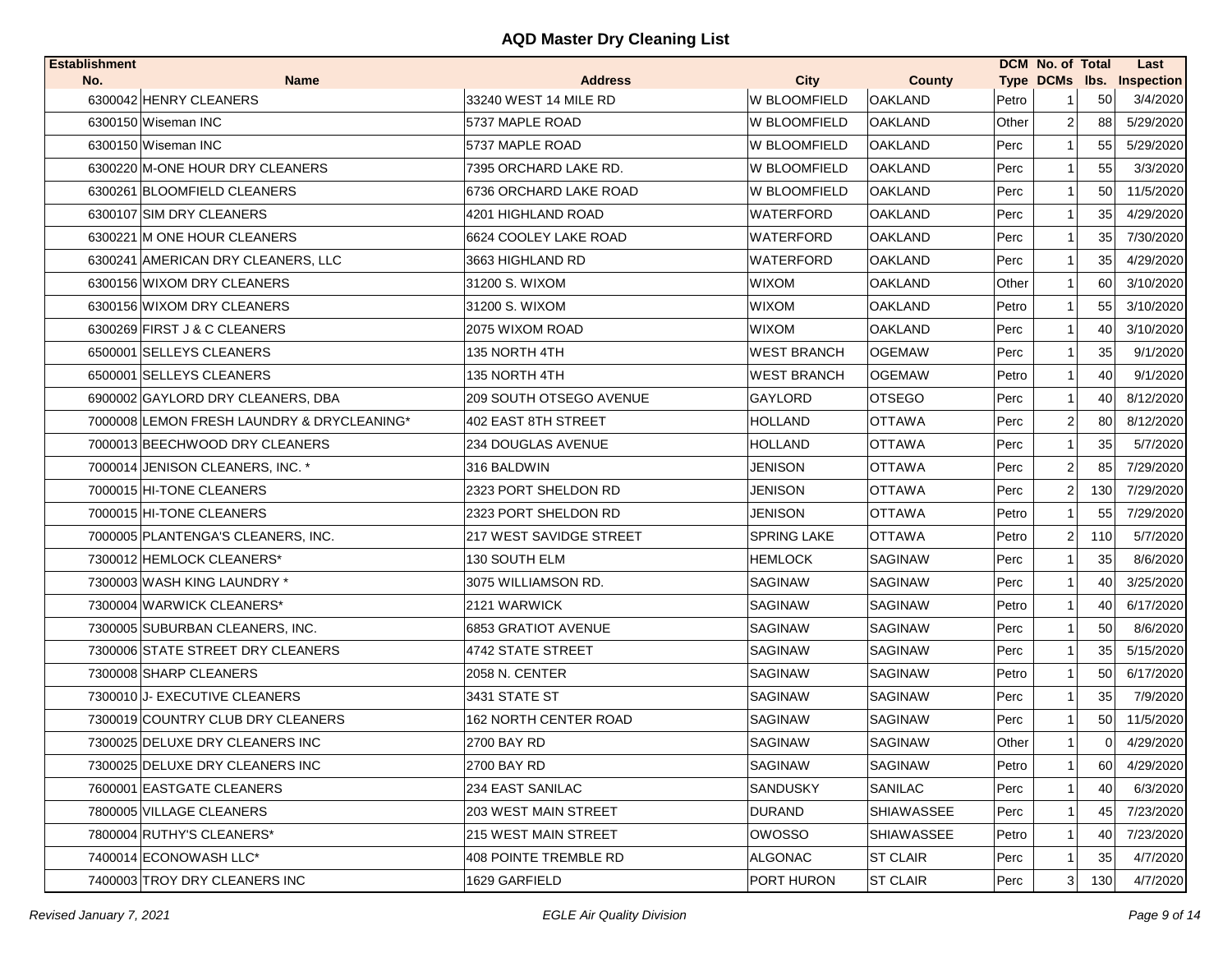| <b>Establishment</b> |                                    |                          |                    |                  |       | DCM No. of Total |     | Last                      |
|----------------------|------------------------------------|--------------------------|--------------------|------------------|-------|------------------|-----|---------------------------|
| No.                  | <b>Name</b>                        | <b>Address</b>           | <b>City</b>        | <b>County</b>    |       |                  |     | Type DCMs lbs. Inspection |
|                      | 7400013 WEST SIDE CLEANERS         | 1722 LAPEER AVENUE       | PORT HURON         | <b>ST CLAIR</b>  | Other |                  | 75  | 8/18/2020                 |
|                      | 7400013 WEST SIDE CLEANERS         | 1722 LAPEER AVENUE       | PORT HURON         | <b>ST CLAIR</b>  | Perc  |                  | 60  | 8/18/2020                 |
|                      | 7400001 LOCK'S CLEANERS (DBA)      | 303 N. 3RD STREET        | <b>SAINT CLAIR</b> | <b>ST CLAIR</b>  | Perc  |                  | 45  | 5/6/2020                  |
|                      | 7500005 LUDDERS CLEANERS           | 301-1/2 EAST CHICAGO RD. | <b>STURGIS</b>     | ST JOSEPH        | Perc  | 1                | 35  | 3/11/2020                 |
|                      | 7900001 EASTHAM CLEANERS           | 815 GIBBS STREET         | CARO               | <b>TUSCOLA</b>   | Other |                  | 50  | 2/25/2020                 |
|                      | 7900001 EASTHAM CLEANERS           | 815 GIBBS STREET         | CARO               | <b>TUSCOLA</b>   | Petro | 2                | 100 | 2/25/2020                 |
|                      | 8000001 THE CLOTHES BASKET         | 314 PAW PAW ST.          | PAW PAW            | <b>VAN BUREN</b> | Perc  |                  | 45  | 7/1/2020                  |
|                      | 8100004 MICHIGAN CLEANERS          | 2300 WEST STADIUM BLVD.  | <b>ANN ARBOR</b>   | <b>WASHTENAW</b> | Perc  |                  | 40  | 8/14/2020                 |
|                      | 8100007 CEB CLEANERS, LLC*         | 2025 PACKARD             | <b>ANN ARBOR</b>   | WASHTENAW        | Petro |                  | 55  | 5/21/2020                 |
|                      | 8100009 PACKARD CLEANERS           | 4052 PACKARD ROAD        | ANN ARBOR          | WASHTENAW        | Perc  |                  | 35  | 8/25/2020                 |
|                      | 8100014 CEB CLEANERS, LLC          | 2381 W STADIUM           | ANN ARBOR          | WASHTENAW        | Petro |                  | 90  | 4/10/2020                 |
|                      | 8100018 STADIUM CLEANERS           | 2028 WEST STADIUM BLVD.  | <b>ANN ARBOR</b>   | <b>WASHTENAW</b> | Other | 3                | 115 | 5/21/2020                 |
|                      | 8100022 CEB CLEANERS, LLC*         | 2733 PLYMOUTH ROAD       | ANN ARBOR          | WASHTENAW        | Petro |                  | 55  | 4/10/2020                 |
|                      | 8100025 ARMEN CLEANERS             | 630 S. ASHLEY ST.        | <b>ANN ARBOR</b>   | <b>WASHTENAW</b> | Perc  |                  | 50  | 8/25/2020                 |
|                      | 8100025 ARMEN CLEANERS             | 630 S. ASHLEY ST.        | <b>ANN ARBOR</b>   | WASHTENAW        | Petro |                  | 45  | 8/25/2020                 |
|                      | 8100034 IRIS DRYCLEANERS A2, INC.  | 2268 S. MAIN             | ANN ARBOR          | <b>WASHTENAW</b> | Petro |                  | 60  | 6/25/2020                 |
|                      | 8100037 EUREKA CLEANERS            | 308 NORTH MAIN STREET    | ANN ARBOR          | WASHTENAW        | Other |                  | 55  | 1/7/2020                  |
|                      | 8100037 EUREKA CLEANERS            | 308 NORTH MAIN STREET    | <b>ANN ARBOR</b>   | <b>WASHTENAW</b> | Petro |                  | 40  | 1/7/2020                  |
|                      | 8100038 LEE'S CLEANERS             | 2525 DEXTER ROAD         | <b>ANN ARBOR</b>   | <b>WASHTENAW</b> | Petro |                  | 40  | 1/7/2020                  |
|                      | 8100051 STATE CLEANERS             | 3680 S STATE ST          | <b>ANN ARBOR</b>   | <b>WASHTENAW</b> | Perc  |                  | 60  | 3/13/2020                 |
|                      | 8100055 Elite Cleaners II          | 4065 Stone School Road   | <b>ANN ARBOR</b>   | WASHTENAW        | Other |                  | 50  | 3/13/2020                 |
|                      | 8100035 CHELSEA CLEANERS           | 113 PARK                 | <b>CHELSEA</b>     | WASHTENAW        | Perc  |                  | 50  | 3/13/2020                 |
|                      | 8100054 Green Age Cleaners         | 1159 South Main Street   | CHELSEA            | WASHTENAW        | Petro |                  | 40  | 3/13/2020                 |
|                      | 8100056 My Cleaners                | 7200 Dan Hoey Rd.        | <b>DEXTER</b>      | <b>WASHTENAW</b> | Other |                  | 50  | 5/28/2020                 |
|                      | 8100026 CAPITOL CLEANERS INC       | 551 E MICHIGAN AVE       | <b>SALINE</b>      | <b>WASHTENAW</b> | Perc  | 2                | 70  | 8/14/2020                 |
|                      | 8100040 HOWARD CLEANERS            | 429 E. MICHIGAN          | <b>SALINE</b>      | <b>WASHTENAW</b> | Perc  |                  | 40  | 4/1/2020                  |
|                      | 8100019 U & I COIN WASH            | 957 ECORSE ROAD          | YPSILANTI          | <b>WASHTENAW</b> | Perc  |                  | 50  | 5/28/2020                 |
|                      | 8100031 COLLEGE CLEANERS           | 1490 WASHTENAW AVENUE    | YPSILANTI          | WASHTENAW        | Perc  |                  |     | 35 11/10/2020             |
|                      | 8100044 GAULT VILLAGE CLEANERS     | 1049 EMERICK             | YPSILANTI          | <b>WASHTENAW</b> | Perc  |                  | 40  | 5/28/2020                 |
|                      | 8100045 JACKSON CLEANERS           | 24 NORTH HURON STREET    | YPSILANTI          | <b>WASHTENAW</b> | Perc  | 1                |     | 40 11/10/2020             |
|                      | 8100047 TROJAN DRY CLEANERS        | 20 NORTH ADAMS STREET    | YPSILANTI          | WASHTENAW        | Perc  |                  | 40  | 5/28/2020                 |
|                      | 8100052 One Hour Martinizing of KC | 1307 WASHTENAW           | YPSILANTI          | WASHTENAW        | Perc  |                  | 55  | 7/24/2020                 |
|                      | 8200021 OHM OF ALLEN PARK*         | 7210 ALLEN ROAD          | <b>ALLEN PARK</b>  | WAYNE            | Perc  |                  |     | 45 11/25/2020             |
|                      | 8200255 ALLEN PARK CLEANERS        | 16163 WICK               | <b>ALLEN PARK</b>  | WAYNE            | Perc  |                  | 35  | 7/16/2020                 |
|                      | 8200259 ALEXANDER'S CLEANERS       | 5741 ALLEN ROAD          | <b>ALLEN PARK</b>  | WAYNE            | Other |                  | 35  | 6/17/2020                 |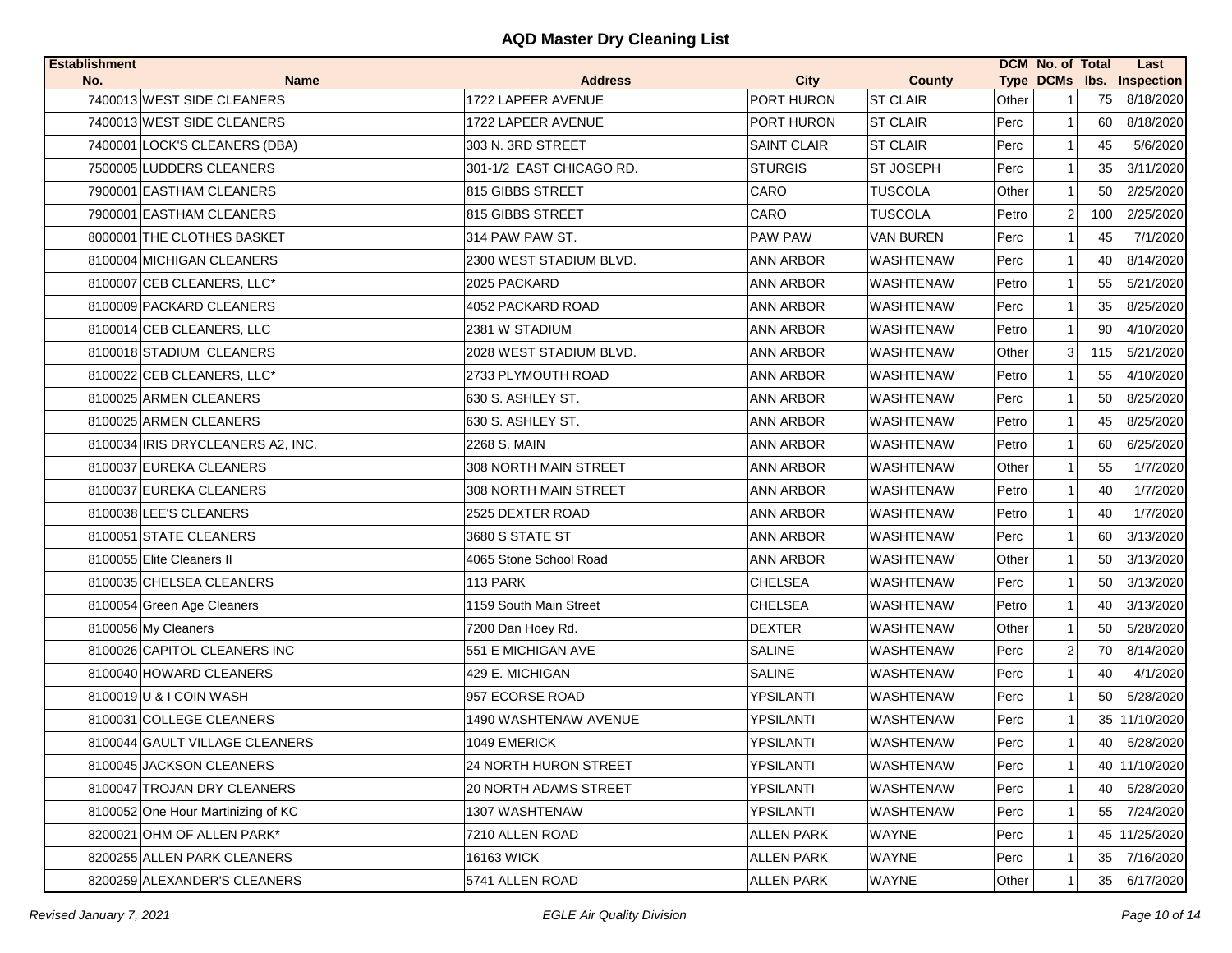| <b>Establishment</b>                      |                          |                     |              |       | DCM No. of Total        |     | Last                      |
|-------------------------------------------|--------------------------|---------------------|--------------|-------|-------------------------|-----|---------------------------|
| No.<br>Name                               | <b>Address</b>           | City                | County       |       |                         |     | Type DCMs Ibs. Inspection |
| 8200259 ALEXANDER'S CLEANERS              | 5741 ALLEN ROAD          | <b>ALLEN PARK</b>   | <b>WAYNE</b> | Perc  | -1                      | 45  | 6/17/2020                 |
| 8200414 HAVENTOWN CLEANERS*               | 23961 WEST RD            | <b>BROWNSTOWN</b>   | <b>WAYNE</b> | Perc  | 1                       | 50  | 6/17/2020                 |
| 8200273 GOLDEN CARRIAGE CLEANERS          | 45184 FORD ROAD          | <b>CANTON TWP</b>   | <b>WAYNE</b> | Petro | 1                       | 40  | 1/15/2020                 |
| 8200307 STELLA'S KINGSBORO CLEANERS LLC   | 3200 LILLEY RD           | <b>CANTON TWP</b>   | <b>WAYNE</b> | Perc  | 1                       | 35  | 1/15/2020                 |
| 8200412 CLEANER CLEANERS                  | 7254-7260 SHELDON ROAD   | <b>CANTON TWP</b>   | <b>WAYNE</b> | Perc  | 1                       | 40  | 1/15/2020                 |
| 8200422 J & J CLEANERS                    | 7241 CANTON CENTER RD    | <b>CANTON TWP</b>   | <b>WAYNE</b> | Petro | 1                       | 40  | 1/15/2020                 |
| 8200136 MACY CLEANERS INC                 | 1911 MONROE STREET       | <b>DEARBORN</b>     | <b>WAYNE</b> | Perc  | 1                       | 55  | 8/13/2020                 |
| 8200235 DYNAMIC DRY CLEANERS              | 6476 GREENFIELD          | <b>DEARBORN</b>     | <b>WAYNE</b> | Petro | 1                       | 40  | 2/12/2020                 |
| 8200311 KING 1.89 DRY CLEANERS            | 7633 WYOMING             | <b>DEARBORN</b>     | <b>WAYNE</b> | Petro |                         | 40  | 10/6/2020                 |
| 8200358 FORDSON CLEANERS                  | 13075 MICHIGAN AVENUE    | <b>DEARBORN</b>     | <b>WAYNE</b> | Perc  | 4                       | 275 | 5/22/2020                 |
| 8200358 FORDSON CLEANERS                  | 13075 MICHIGAN AVENUE    | <b>DEARBORN</b>     | <b>WAYNE</b> | Petro | 1                       | 50  | 5/22/2020                 |
| 8200366 Hudson's Cleaners of Dearborn INC | 22851 MICHIGAN AVENUE    | <b>DEARBORN</b>     | <b>WAYNE</b> | Perc  | 1                       | 60  | 5/13/2020                 |
| 8200389 MACY'S CLEANERS INC               | 5320 SCHAEFER ROAD       | <b>DEARBORN</b>     | <b>WAYNE</b> | Petro | $\mathbf{1}$            | 60  | 5/22/2020                 |
| 8200428 Westborn Tailor and Dry Cleaners  | 22688 Michigan Ave.      | <b>DEARBORN</b>     | <b>WAYNE</b> | Petro | 1                       | 40  | 5/13/2020                 |
| 8200201 CRYSTAL CLEANERS                  | 20640 VAN BORN ROAD      | <b>DEARBORN HTS</b> | <b>WAYNE</b> | Perc  | 1                       | 35  | 8/13/2020                 |
| 8200234 DYNAMIC CLEANER CENTER INC.       | 25842 FORD ROAD          | <b>DEARBORN HTS</b> | <b>WAYNE</b> | Petro | 1                       | 40  | 2/12/2020                 |
| 8200006 PAUL'S FULLER CLEANERS            | 13624 LIVERNOIS ROAD     | <b>DETROIT</b>      | <b>WAYNE</b> | Perc  | 1                       | 40  | 1/16/2020                 |
| 8200010 PERFECT CLEANERS                  | 19500 W. MCNICHOLS       | <b>DETROIT</b>      | <b>WAYNE</b> | Petro | 1                       | 70  | 3/5/2020                  |
| 8200022 PRIME 40 MINUTE CLEANERS          | 20233 WEST 7 MILE ROAD   | <b>DETROIT</b>      | <b>WAYNE</b> | Perc  | $\overline{2}$          | 79  | 5/5/2020                  |
| 8200028 RAM LEATHER CARE, INC.            | 3325 WEST McNICHOLS ROAD | <b>DETROIT</b>      | <b>WAYNE</b> | Perc  | 1                       | 40  | 6/19/2020                 |
| 8200028 RAM LEATHER CARE, INC.            | 3325 WEST McNICHOLS ROAD | <b>DETROIT</b>      | <b>WAYNE</b> | Petro | 1                       | 90  | 6/19/2020                 |
| 8200031 QUI-KE CLEANERS, INC.             | 16610 E WARREN           | <b>DETROIT</b>      | <b>WAYNE</b> | Perc  | 1                       | 46  | 9/9/2020                  |
| 8200034 NEW QUALITY 40 MINUTES CLEANERS   | 21215 GRAND RIVER        | <b>DETROIT</b>      | <b>WAYNE</b> | Perc  | $\overline{2}$          | 106 | 10/6/2020                 |
| 8200041 UNI CLEANERS                      | 19145 TELEGRAPH          | <b>DETROIT</b>      | <b>WAYNE</b> | Perc  | $\overline{\mathbf{c}}$ | 80  | 12/2/2020                 |
| 8200053 NEW ZEPLIN CLEANERS               | 10311 GRATIOT AVENUE     | <b>DETROIT</b>      | <b>WAYNE</b> | Perc  | $\overline{2}$          | 95  | 10/7/2020                 |
| 8200059 NORTHFIELD CLEANERS               | 12700 JOY ROAD           | <b>DETROIT</b>      | <b>WAYNE</b> | Perc  | 1                       | 55  | 7/8/2020                  |
| 8200079 OMEGA 40 MINUTE CLEANERS          | 8804 GRAND RIVER AVENUE  | <b>DETROIT</b>      | <b>WAYNE</b> | Perc  | 1                       | 45  | 3/17/2020                 |
| 8200104 UNIVERSITY CLEANERS               | 4704 CASS AVENUE         | <b>DETROIT</b>      | <b>WAYNE</b> | Other | 1                       | 55  | 3/13/2020                 |
| 8200104 UNIVERSITY CLEANERS               | 4704 CASS AVENUE         | <b>DETROIT</b>      | <b>WAYNE</b> | Perc  | 1                       | 50  | 3/13/2020                 |
| 8200112 THE CLEANERS                      | 19377 LIVERNOIS AVENUE   | <b>DETROIT</b>      | <b>WAYNE</b> | Perc  | $\overline{2}$          | 80  | 1/16/2020                 |
| 8200122 WEST YORK CLEANERS                | 4120 WEST 7 MILE ROAD    | <b>DETROIT</b>      | <b>WAYNE</b> | Perc  | $\overline{2}$          | 90  | 3/17/2020                 |
| 8200151 SEVEN MILE CLEANERS               | 14655 7 MILE ROAD        | <b>DETROIT</b>      | <b>WAYNE</b> | Perc  |                         | 46  | 4/30/2020                 |
| 8200158 SANDERS CLEANERS dba              | 15923 E WARREN           | <b>DETROIT</b>      | <b>WAYNE</b> | Perc  | $\overline{2}$          | 110 | 9/9/2020                  |
| 8200167 7th AVENUE DRY CLEANERS           | 12824 EAST 7 MILE ROAD   | <b>DETROIT</b>      | <b>WAYNE</b> | Perc  |                         | 45  | 1/14/2020                 |
| 8200183 STOUT CLEANERS                    | 20416 WEST 7 MILE ROAD   | <b>DETROIT</b>      | <b>WAYNE</b> | Perc  |                         | 45  | 1/8/2020                  |
|                                           |                          |                     |              |       |                         |     |                           |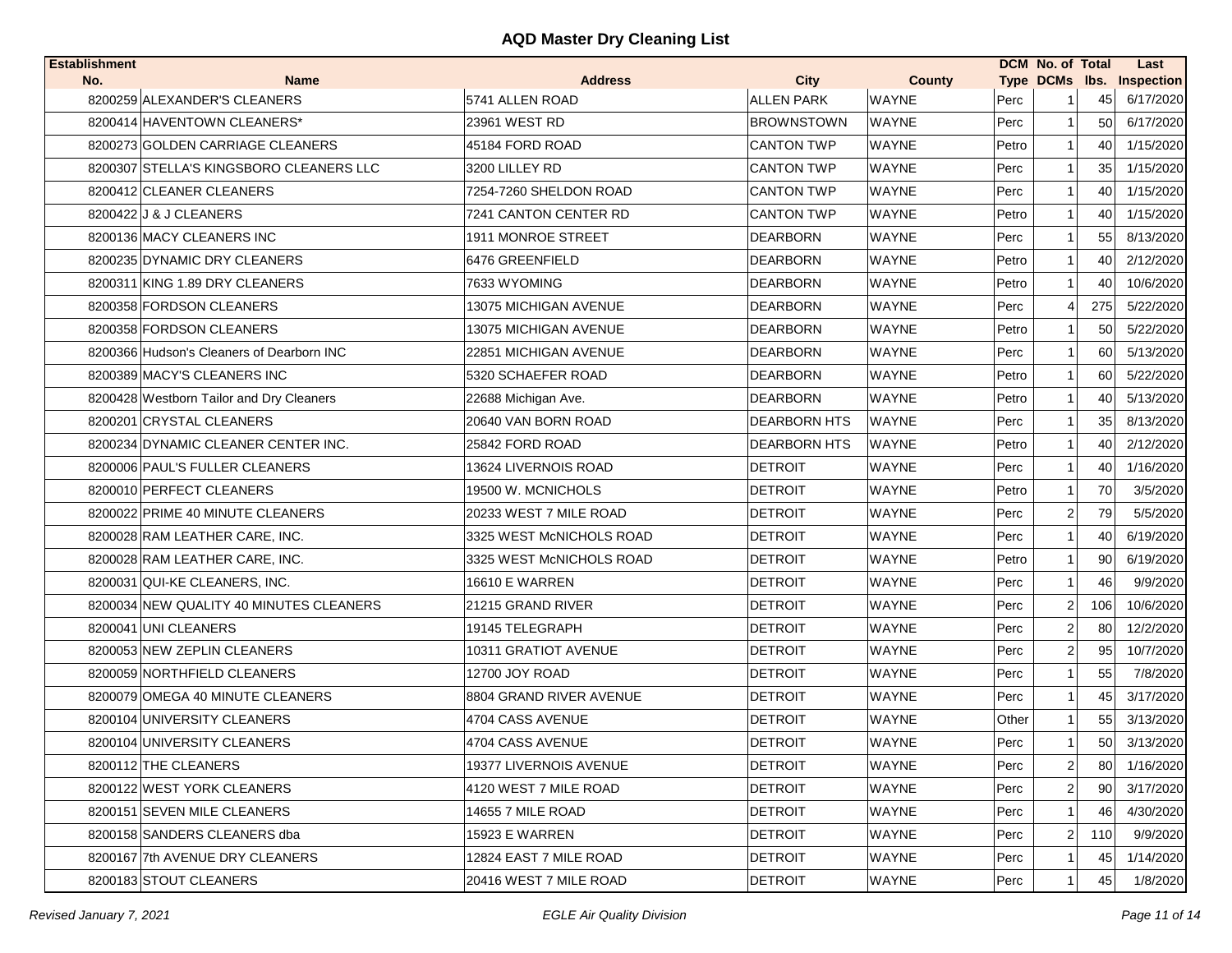| <b>Establishment</b> |                                                  |                          |                |              |       | <b>DCM</b> No. of Total |     | Last                      |
|----------------------|--------------------------------------------------|--------------------------|----------------|--------------|-------|-------------------------|-----|---------------------------|
| No.                  | <b>Name</b>                                      | <b>Address</b>           | <b>City</b>    | County       |       |                         |     | Type DCMs lbs. Inspection |
|                      | 8200187 ST. CLAIR CLEANERS                       | 13785-13803 GRATIOT      | <b>DETROIT</b> | <b>WAYNE</b> | Perc  |                         | 55  | 10/7/2020                 |
|                      | 8200202 CRISTYS DRY CLEANING & LAUNDRY           | 16300 W. MCNICHOLS       | <b>DETROIT</b> | <b>WAYNE</b> | Petro | 1                       | 40  | 4/30/2020                 |
|                      | 8200205 COBO CLEANERS                            | 18273 LIVERNOIS          | <b>DETROIT</b> | <b>WAYNE</b> | Petro |                         | 40  | 1/16/2020                 |
|                      | 8200206 DAILY CLEANERS ONE, INC.                 | 23700 W. 7 MILE ROAD     | <b>DETROIT</b> | <b>WAYNE</b> | Perc  |                         | 35  | 1/8/2020                  |
|                      | 8200211 CLEAN CITY CLEANER                       | 16036 W. 7 MILE ROAD     | <b>DETROIT</b> | <b>WAYNE</b> | Perc  | 2                       | 110 | 9/10/2020                 |
|                      | 8200216 CITY CLEANERS                            | 16331 WEST GRAND RIVER   | <b>DETROIT</b> | <b>WAYNE</b> | Perc  | -1                      | 40  | 7/15/2020                 |
|                      | 8200220 EARL RUBY CLEANERS                       | 18135 LIVERNOIS AVE      | <b>DETROIT</b> | <b>WAYNE</b> | Perc  | $\mathbf 1$             | 60  | 1/16/2020                 |
|                      | 8200221 EXPERTS 40 MINUTE CLEANERS               | 16000 GRAND RIVER        | <b>DETROIT</b> | <b>WAYNE</b> | Petro |                         | 70  | 7/15/2020                 |
|                      | 8200226 B&Y ESQUIRE CLEANERS dba                 | 10834 HAYES              | <b>DETROIT</b> | <b>WAYNE</b> | Perc  |                         | 35  | 3/13/2020                 |
|                      | 8200228 EMPIRE CLEANERS, INC.                    | 16300 WEST 7 MILE ROAD   | <b>DETROIT</b> | <b>WAYNE</b> | Perc  | 2                       | 95  | 5/5/2020                  |
|                      | 8200233 E-Z 49 MINUTE CLEANERS                   | 12415 MORANG             | <b>DETROIT</b> | <b>WAYNE</b> | Perc  | $\overline{2}$          | 80  | 8/26/2020                 |
|                      | 8200245 ASPEN CLEANERS                           | 19401 WEST 7 MILE ROAD   | <b>DETROIT</b> | <b>WAYNE</b> | Perc  | 1                       | 50  | 7/28/2020                 |
|                      | 8200250 AQ 49 MINUTE CLEANERS                    | 13348 W. MCNICHOLS       | <b>DETROIT</b> | <b>WAYNE</b> | Perc  | $\overline{2}$          | 75  | 7/23/2020                 |
|                      | 8200256 BMW 40 MINUTE CLEANERS, INC.             | 10601 FENKELL            | <b>DETROIT</b> | <b>WAYNE</b> | Perc  | 1                       | 45  | 7/23/2020                 |
|                      | 8200260 ADMIRAL CLEANERS                         | 14917 JOY ROAD           | <b>DETROIT</b> | <b>WAYNE</b> | Perc  |                         | 50  | 7/8/2020                  |
|                      | 8200261 ACE 40 MINUTE CLEANERS                   | 2870 EAST 7 MILE ROAD    | <b>DETROIT</b> | <b>WAYNE</b> | Perc  | 2                       | 100 | 9/15/2020                 |
|                      | 8200278 CAROUSEL CLEANERS                        | 8464 GRAND RIVER         | <b>DETROIT</b> | <b>WAYNE</b> | Perc  |                         | 35  | 8/26/2020                 |
|                      | 8200289 BEL-AIRE CLEANERS INC                    | 19259 W MCNICHOLS        | <b>DETROIT</b> | <b>WAYNE</b> | Perc  | 1                       | 55  | 3/5/2020                  |
|                      | 8200293 KNOX CLEANERS                            | 2903 TRUMBULL            | <b>DETROIT</b> | <b>WAYNE</b> | Perc  | 1                       | 55  | 7/28/2020                 |
|                      | 8200299 LA MARK CLEANERS                         | 14301 WEST 8 MILE ROAD   | <b>DETROIT</b> | <b>WAYNE</b> | Perc  | 2                       | 90  | 7/2/2020                  |
|                      | 8200304 GKP CLEANERS, LLC                        | 10810 WEST 7 MILE ROAD   | <b>DETROIT</b> | <b>WAYNE</b> | Perc  | $\overline{2}$          | 80  | 7/28/2020                 |
|                      | 8200305 LEWETT 40 MINUTE CLEANERS                | 20536 LASHER ROAD        | <b>DETROIT</b> | <b>WAYNE</b> | Perc  |                         | 35  | 7/23/2020                 |
|                      | 8200309 KIMBROUGH CLEANERS, INC.                 | 1815 VAN DYKE AVENUE     | <b>DETROIT</b> | <b>WAYNE</b> | Perc  |                         | 50  | 10/7/2020                 |
|                      | 8200316 SHELBY'S EXTRAOSDINAIRE LLC DRY CLEANERS | 15050 FENKELL            | <b>DETROIT</b> | <b>WAYNE</b> | Perc  | 1                       | 50  | 10/6/2020                 |
|                      | 8200318 McGUIRE CLEANERS                         | 16215 E WARREN           | <b>DETROIT</b> | <b>WAYNE</b> | Perc  |                         | 55  | 9/9/2020                  |
|                      | 8200323 Wally's Cleaners                         | 16920 PLYMOUTH ROAD      | <b>DETROIT</b> | <b>WAYNE</b> | Perc  | 1                       | 50  | 9/11/2020                 |
|                      | 8200364 FAST CLEANERS                            | 15054 HOUSTON WHITTIER   | <b>DETROIT</b> | <b>WAYNE</b> | Perc  |                         | 55  | 7/17/2020                 |
|                      | 8200371 JEFF'S CLEANERS                          | 12540 LIVERNOIS          | <b>DETROIT</b> | <b>WAYNE</b> | Perc  |                         | 351 | 10/23/2020                |
|                      | 8200386 HOT LINE CLEANERS                        | 1849 EAST 7 MILE ROAD    | <b>DETROIT</b> | <b>WAYNE</b> | Petro | 2                       | 120 | 8/26/2020                 |
|                      | 8200397 NEW 40 MINUTE CLEANERS                   | 14809-11 GRATIOT AVENUE  | <b>DETROIT</b> | <b>WAYNE</b> | Perc  | $\mathbf{1}$            | 50  | 7/17/2020                 |
|                      | 8200403 DAY'S 40 MINUTE CLEANERS                 | 16700 GRAND RIVER AVENUE | <b>DETROIT</b> | <b>WAYNE</b> | Perc  | $\overline{2}$          | 90  | 11/17/2020                |
|                      | 8200418 SUNSET CLEANERS INC                      | 16940 JOY RD             | <b>DETROIT</b> | <b>WAYNE</b> | Perc  |                         | 55  | 8/13/2020                 |
|                      | 8200419 VERNOR DRY CLEANERS                      | 7459 W VERNOR HWY        | <b>DETROIT</b> | <b>WAYNE</b> | Petro | 1                       | 40  | 7/28/2020                 |
|                      | 8200427 LUSTER LAUNDRY AND DRY CLEANING          | 9100 CENTRAL AVENUE      | DETROIT        | <b>WAYNE</b> | Perc  |                         | 50  | 7/28/2020                 |
|                      | 8200430 Wolverine Fur Company                    | 2937 Russell Street      | DETROIT        | WAYNE        | Other | 3                       | 100 | 9/15/2020                 |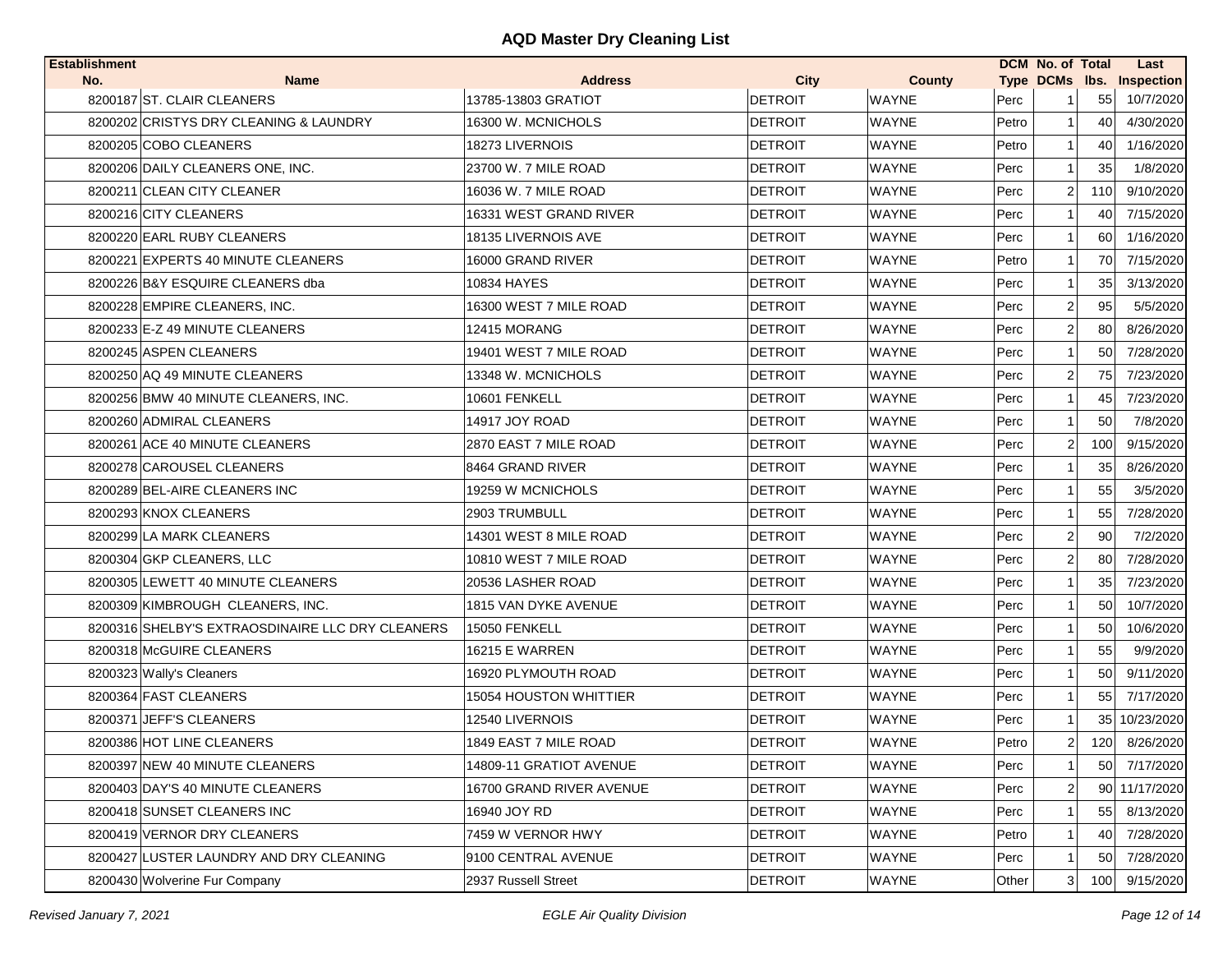| <b>Establishment</b> |                                              |                         |                      |               |       | <b>DCM No. of Total</b> |    | Last                      |
|----------------------|----------------------------------------------|-------------------------|----------------------|---------------|-------|-------------------------|----|---------------------------|
| No.                  | <b>Name</b>                                  | <b>Address</b>          | <b>City</b>          | <b>County</b> |       |                         |    | Type DCMs Ibs. Inspection |
|                      | 8200431 Fordson Cleaners II, Inc.            | 10641 Joy Rd.           | <b>DETROIT</b>       | <b>WAYNE</b>  | Perc  | $\frac{4}{ }$           |    | 214 11/17/2020            |
|                      | 8200083 OHM OF FLAT ROCK*                    | 28620 TELEGRAPH         | <b>FLAT ROCK</b>     | <b>WAYNE</b>  | Perc  | 1 <sup>1</sup>          | 45 | 8/5/2020                  |
|                      | 8200035 Pro Clean                            | 2081 MIDDLEBELT ROAD    | <b>GARDEN CITY</b>   | <b>WAYNE</b>  | Perc  |                         | 40 | 1/9/2020                  |
|                      | 8200383 Raed Dry Cleaner & Laundry (Hudsons) | 28555 FORD ROAD         | <b>GARDEN CITY</b>   | <b>WAYNE</b>  | Perc  | 11                      | 55 | 1/9/2020                  |
|                      | 8200082 MARTINIZING OF POINTE                | 17450 MACK AVE          | <b>GROSSE POINTE</b> | <b>WAYNE</b>  | Petro |                         | 60 | 6/5/2020                  |
|                      | 8200087 MARTINIZING OF GROSSE POINTE         | 19200 MACK AVENUE       | <b>GRSSE PTE FMS</b> | <b>WAYNE</b>  | Petro |                         | 50 | 6/5/2020                  |
|                      | 8200103 YOUR UPPER MACK CLEANERS             | 18500 MACK AVE          | <b>GRSSE PTE FMS</b> | <b>WAYNE</b>  | Perc  |                         | 60 | 7/22/2020                 |
|                      | 8200420 BELDING DRY CLEANERS, DBA            | 15139 KERCHEVAL AVENUE  | <b>GRSSE PTE PRK</b> | <b>WAYNE</b>  | Petro |                         | 40 | 6/5/2020                  |
|                      | 8200161 INFINITY CLEANERS                    | 20525 MACK AVENUE       | <b>GRSSE PTE WDS</b> | <b>WAYNE</b>  | Perc  |                         | 50 | 1/14/2020                 |
|                      | 8200195 SUMMIT CLEANERS                      | 20183 MACK AVENUE       | <b>GRSSE PTE WDS</b> | <b>WAYNE</b>  | Perc  |                         | 35 | 1/14/2020                 |
|                      | 8200361 40 MINUTE INDIAN VILLAGE             | 20948 MACK AVENUE       | <b>GRSSE PTE WDS</b> | <b>WAYNE</b>  | Perc  |                         |    | 50 10/23/2020             |
|                      | 8200382 HENRY'S CLEANERS-GROSSE PTE WOODS    | 20119 MACK AVE.         | <b>GRSSE PTE WDS</b> | <b>WAYNE</b>  | Perc  |                         |    | 50 10/23/2020             |
|                      | 8200155 7 TO 7 CLEANERS                      | 19834 KELLY ROAD        | <b>HARPER WOODS</b>  | <b>WAYNE</b>  | Petro | 11                      | 40 | 3/13/2020                 |
|                      | 8200409 SUNRISE CLEANERS                     | 16041 WOODWARD AVE      | HIGHLAND PARK        | <b>WAYNE</b>  | Perc  | 11                      | 80 | 6/19/2020                 |
|                      | 8200110 VETERANS CLEANERS                    | 2935 SOUTH INKSTER ROAD | <b>INKSTER</b>       | WAYNE         | Perc  | 11                      | 50 | 8/19/2020                 |
|                      | 8200314 EXPERTS 40 MINUTES CLEANERS          | 1120 MIDDLEBELT ROAD    | <b>INKSTER</b>       | <b>WAYNE</b>  | Perc  |                         | 50 | 8/19/2020                 |
|                      | 8200018 ONE HOUR MARTINIZING-LINCOLN PARK    | 2934 FORT STREET        | LINCOLN PARK         | <b>WAYNE</b>  | Perc  |                         |    | 55 11/25/2020             |
|                      | 8200038 PRO TECH                             | 3730 DIX HIGHWAY        | <b>LINCOLN PARK</b>  | <b>WAYNE</b>  | Perc  | 2                       |    | 80 11/25/2020             |
|                      | 8200251 ANNEX CLEANERS                       | 3855 DIX                | LINCOLN PARK         | <b>WAYNE</b>  | Perc  | 11                      | 40 | 6/17/2020                 |
|                      | 8200030 ONE STOP DRY CLEANERS, INC.          | 15260 MIDDLEBELT        | <b>LIVONIA</b>       | <b>WAYNE</b>  | Perc  |                         | 40 | 8/19/2020                 |
|                      | 8200033 QUALITY CARE CLEANERS                | 33473 WEST 8 MILE ROAD  | LIVONIA              | WAYNE         | Perc  |                         | 35 | 8/5/2020                  |
|                      | 8200050 NEON VILLAGE CLEANERS                | 15225 FARMINGTON ROAD   | LIVONIA              | WAYNE         | Perc  | 1                       | 50 | 8/5/2020                  |
|                      | 8200061 RANDAZZO FORMAL WEAR OF MICHIGAN     | 33925 PLYMOUTH ROAD     | <b>LIVONIA</b>       | WAYNE         | Perc  |                         | 50 | 1/29/2020                 |
|                      | 8200181 SUNNY VILLAGE CLEANERS               | 38151 ANN ARBOR ROAD    | LIVONIA              | WAYNE         | Perc  | 1                       | 40 | 8/5/2020                  |
|                      | 8200269 FASHION CLEANERS                     | 32606 7 MILE ROAD       | <b>LIVONIA</b>       | <b>WAYNE</b>  | Perc  |                         | 35 | 1/29/2020                 |
|                      | 8200352 \$2.50 QUALITY CLEANERS (LIVONIA)    | 37633 5 MILE ROAD       | LIVONIA              | <b>WAYNE</b>  | Perc  | 11                      | 80 | 3/3/2020                  |
|                      | 8200399 PRESTIGE CLEANERS, LIVONIA           | 19219 NEWBURGH RD.      | <b>LIVONIA</b>       | <b>WAYNE</b>  | Petro | 11                      | 40 | 3/3/2020                  |
|                      | 8200415 CLASSIC CLEANERS                     | 11990 MAYFIELD          | LIVONIA              | <b>WAYNE</b>  | Petro | 11                      | 80 | 8/5/2020                  |
|                      | 8200426 ALPINE CLEANERS                      | 37454 FIVE MILE RD.     | <b>LIVONIA</b>       | <b>WAYNE</b>  | Perc  | 11                      | 50 | 8/19/2020                 |
|                      | 6300253 NOVI ROAD CLEANERS & COIN LAUNDRY L  | 43209 W. 7 Mile Rd.     | NORTHVILLE           | WAYNE         | Petro | 11                      |    | 35 11/10/2020             |
|                      | 8200213 New Michigan Cleaners                | 123 EAST DUNLAP STREET  | NORTHVILLE           | WAYNE         | Perc  |                         | 35 | 6/24/2020                 |
|                      | 8200425 ALPINE DRY CLEANERS NORTHVILLE       | 42295 W 7 MILE RD       | NORTHVILLE           | WAYNE         | Perc  |                         | 45 | 8/18/2020                 |
|                      | 8200108 TAITS PARKWAY CLEANERS               | 14268 NORTHVILLE ROAD   | PLYMOUTH             | WAYNE         | Perc  |                         | 50 | 1/14/2020                 |
|                      | 8200109 TOUCH OF CLASS                       | 1150 ANN ARBOR ROAD     | <b>PLYMOUTH</b>      | WAYNE         | Perc  |                         | 40 | 1/14/2020                 |
|                      | 8200204 COLONIAL CLEANERS OF PLYMOUTH, INC.  | 1275 SOUTH MAIN STREET  | PLYMOUTH             | WAYNE         | Perc  | 11                      | 45 | 6/24/2020                 |